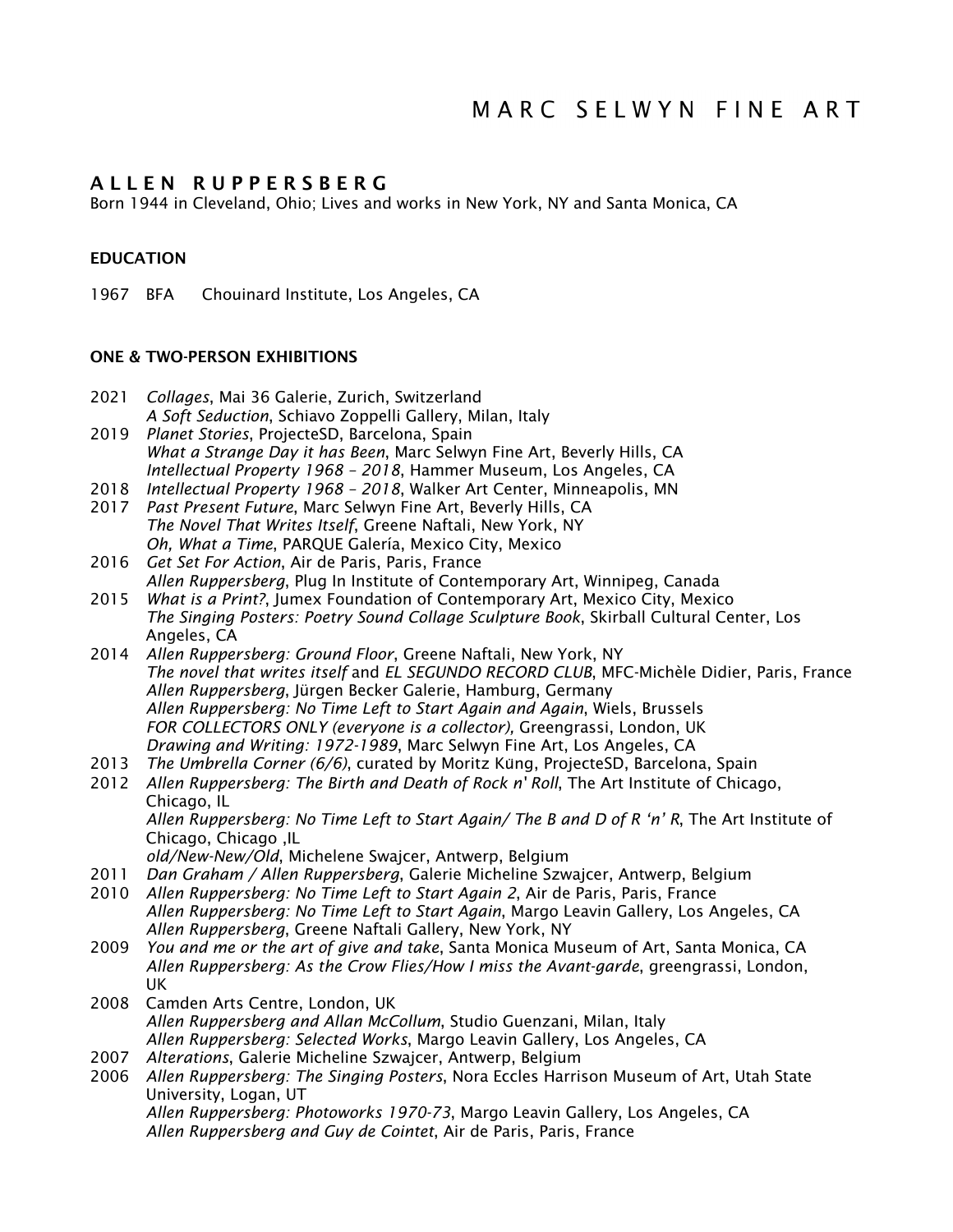*Allen Ruppersberg: The Singing Posters*, University Art Museum, Berkeley, CA 2005 *Allen Ruppersberg: One of Many - Origins and Variants*, Kunsthalle Dusseldorf, Dusseldorf, Germany, traveled to: Dundee Contemporary Arts, Dundee, UK; Centro Andaluz de Arte Comtemporáneo, Seville, Spain; IAC Institut d'Art Contemporain, Villeurbanne, France *Allen Ruppersberg: Free/Trade Art and Poetry*, greengrassi, London, UK *Allen Ruppersberg: The Singing Posters, Parts II & III,* Jurgen Becker; Karin Guenther / Nina Borgmann Galleries, Hamburg, Germany *Allen Ruppersberg: The New Five Foot Shelf*, Texas Gallery, Houston, TX *Allen Ruppersberg: Line Drawings, Book Pages, Games and a Puzzle*, Christine Burgin Gallery, New York, NY 2004 *Allen Ruppersberg: The Singing Posters*, Rice University, Sewall Gallery, Houston, TX *Allen Ruppersberg: The New Five Foot Shelf and Other Projects*, Margo Leavin Gallery, Los Angeles, CA *Allen Ruppersberg: The New Five Foot Shelf*, Frans Hals Museum, Haarlem, Netherlands 2003 *Allen Ruppersberg: The Singing Posters*, Studio Guenzani, Milan, Italy *Allen Ruppersberg: The Singing Posters*, Poetry/Sound/Collage/Sculpture/Book, Gorney \ Bravin + Lee, New York, NY 2002 Galerie Micheline Szwajcer, Antwerp, Belgium *Allen Ruppersberg: Drawings 1973-1980*, Christine Burgin Gallery, New York, NY *Allen Ruppersberg: The New Five Foot Shelf*, Galerie Erna Hecey, Luxembourg 2001 Colby College Museum of Art (Skowhegan School), Waterville, ME *Allen Ruppersberg, The New Five Foot Shelf*, Galerie Micheline Szwajcer, Antwerp, Belgium *Allen Ruppersberg: The Novel that Writes Itself; Honey I Rearranged the Collection*, Margo Leavin Gallery, Los Angeles, CA 2000 *Allen Ruppersberg: The Novel That Writes Itself*, ArtPace, San Antonio, TX *Honey, I Rearranged the Collection*, Christine Burgin Gallery, New York, NY 1999 Studio Guenzani, Milan, Italy *Allen Ruppersberg - One Man Show*, Livres en tous genres, Le Fonds Régional d'Art Contemporain Limousin, Limoges, France Chateau de Lavigny, Lavigny, Switzerland *Honey, I rearranged the collection while you were gone*, greengrassi, London, UK The Novel That Writes Itself, Institute of Visual Arts, University of Wisconsin, Milwaukee, WI 1998 *Letter to a Friend*, Margo Leavin Gallery, Los Angeles, CA 1997 *Letter to a Friend*, Portikus, Frankfurt, Germany *Allen Ruppersberg: Proofs*, Le Fonds Régional d'Art Contemporain Nord Pas de Calais, Dunkerque, France *Where's Al?*, Magasin, Centre National d'Art Contemporain, Grenoble, France 1996 *Allen Ruppersberg*, Margo Leavin Gallery, Los Angeles, CA *Larry Johnson, Allen Ruppersberg*, Jay Gorney Modern Art, New York, NY 1994 Studio Guenzani, Milan, Italy Galerie Gabrielle Maubrie, Paris, France *Allen Ruppersberg*, Galerie de Expeditie, Amsterdam, Netherlands Raum für Aktueller Kunst, Vienna, Austria *Looking Backward. 2000–1887, Paintings, Sculpture, Drawings*, Jay Gorney Modern Art, New York, NY 1993 *How to Remember A Better Tomorrow*, Linda Cathcart Gallery, Los Angeles, CA Galerie Francoise Lambert, Milan, Italy *Siste Viator*, Musee d'art moderne et contemporain, Grenoble, France *What was literature?*, Jay Gorney Modern Art, New York, NY Situation Gallery, London, UK 1992 *Personal Art II, 1974, 85, 92*, Le Fonds Régional d'Art Contemporain Limousin, Limoges, France Galerie de Expeditie, Amsterdam, 14 October - 21 November *The Difference between Analytic and Poetic Language*, Galerie Paul Andriesse, Amsterdam, **Netherlands** Galerie Daniel Buchholz, Cologne, Germany *Personal Art*, Christine Burgin Gallery, New York, NY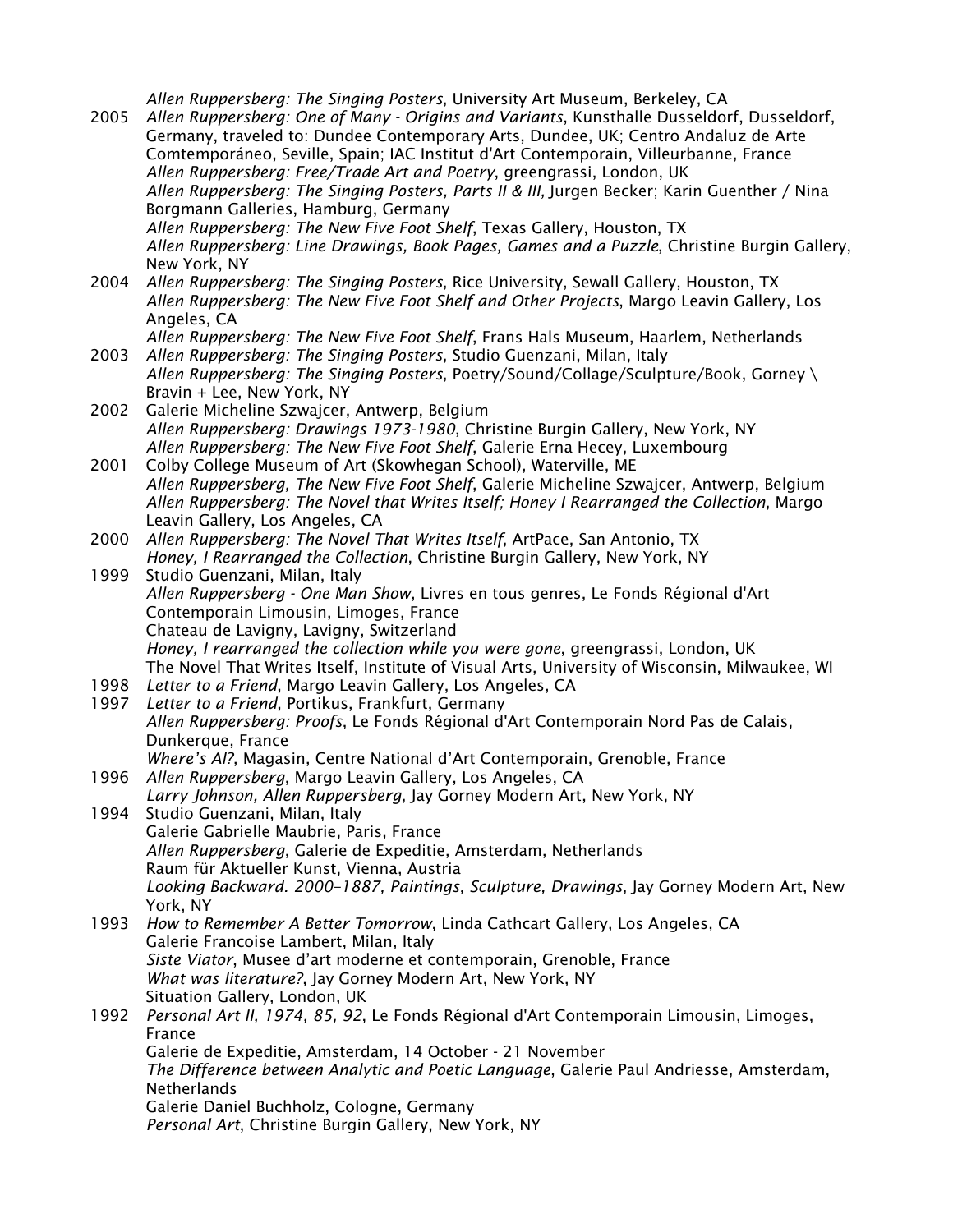- 1991 *Allen Ruppersberg*, Stichting De Appel, Amsterdam, Netherlands *The Myth of Metaphor*, Galerie Gabrielle Maubrie, Paris, France
- 1990 *Zoetrope from Andre Breton, Ponce de Leon and the Fountain of Youth*, Richard Kuhlenschmidt Gallery, Los Angeles, CA
	- *Allen Ruppersberg*, Christine Burgin Gallery, New York, NY
- 1989 *How to Remember A Better Tomorrow*, John Weber Gallery, New York, NY
- 1988 *Allen Ruppersberg: The Sky Above/The Mud Below*, James Corcoran Gallery, Los Angeles, CA *Allen Ruppersberg: The Sky Above/The Mud Below*, Julian Preto Gallery, New York, NY *Allen Ruppersberg*, Christine Burgin Gallery, New York, NY
- 1987 *Nostalgia is Over: Allen Ruppersberg*, Hanes Art Center Gallery, University of North Carolina, Chapel Hill, NC
- 1986 *Allen Ruppersberg: What are you Looking Art?*, Cash/Newhouse Gallery, New York, NY
- 1985 *Allen Ruppersberg: Commercial Art*, Marian Goodman Gallery, New York, NY *Allen Ruppersberg: Commercial Art*, James Corcoran Gallery, Los Angeles, CA *The Secret of Life and Death*, The Museum of Contemporary Art, Los Angeles, CA; traveled to The New Museum of Contemporary Art, New York, NY
- 1984 *How to Make Life More Interesting by Allen Ruppersberg*, West Beach Café, Venice, CA
- 1983 *Art Rolls/ Head Rolls/ Painting and Sculpture by Allen Ruppersberg*, James Corcoran Gallery, Los Angeles, CA
- 1982 *Allen Rupeprsberg: Searching for Passion and Sex (and Other Things)*, Los Angeles Institute of Contemporary Art, Los Angeles, CA
- 1980 *Some Marvellous Things: Andre Breton, Ponce de Leon, and the Fountain of Youth*, The Clocktower, New York, NY *Some Marvelous Thing*, The Institute for Art and Urban Resources Inc., New York, NY *Allen Ruppersberg: Illustrations Vol. II*, The Texas Gallery, Houston, TX, *Allen Ruppersberg: Illustrations*, Marian Goodman Gallery, New York, NY
- 1979 Rosamund Felsen Gallery, Los Angeles, CA
- 1978 *Miscellaneous Men*, Art & Project, Amsterdam, Netherlands *Illustrations*, The Texas Gallery, Houston, TX *Allen Ruppersberg: Play on Words, A Collection of Rare Books*, University of Southern California Library, Los Angeles, LA
- 1977 *The Picture of Dorian Gray*, Fort Worth Art Museum, Fort Worth, TX
- 1978 *Projects: Allen Ruppersberg*, The Museum of Modern Art, New York, NY
- 1976 *Allen Ruppersberg: A Collection of Letters, An Exhibition of Drawings*, The Texas Gallery, Houston, TX
	- *The End of Part I*, Claire Copley, Inc., Los Angeles, CA
- 1974 *Allen Ruppersberg*, Kabinett fur Aktuelle Kunst, Bremerhaven, Germany Allen Ruppersberg, Claire S. Copley Gallery, Los Angeles, CA Allen Ruppersberg, MTL and Art and Project, Antwerp, Belgium
- 1973 Information Gallery, University of California, Irvine, CA Walden, Galerie Yvon Lambert, Paris, France *Allen Ruppersberg*, Stedelijk Museum, Amsterdam, Netherlands Galerie Francoise Lambert, Milan, Italy Situation Gallery, London, UK
- 1972 Pomona College Art Gallery, Claremont, CA Market Street Program, Venice, CA
- 1971 Art & Project, Amsterdam, Netherlands
- 1970 *Young Artist: Allen Ruppersberg*, Pasadena Art Museum, Pasadena, CA
- 1969 *Location Piece*, Eugenia Butler Gallery, Los Angeles, CA

### GROUP EXHIBITIONS

2019 *Grandfather: A Pioneer Like Us*, curated by Harold Szeemann, Swiss Institute, New York, NY *Political Affairs - Language Is Not Innocent*, Kunstverein in Hamburg, Hamburg, Germany *Another Music in a Different Kitchen: Studio Recordings / Records by Artists*, Karma Bookstore, New York, NY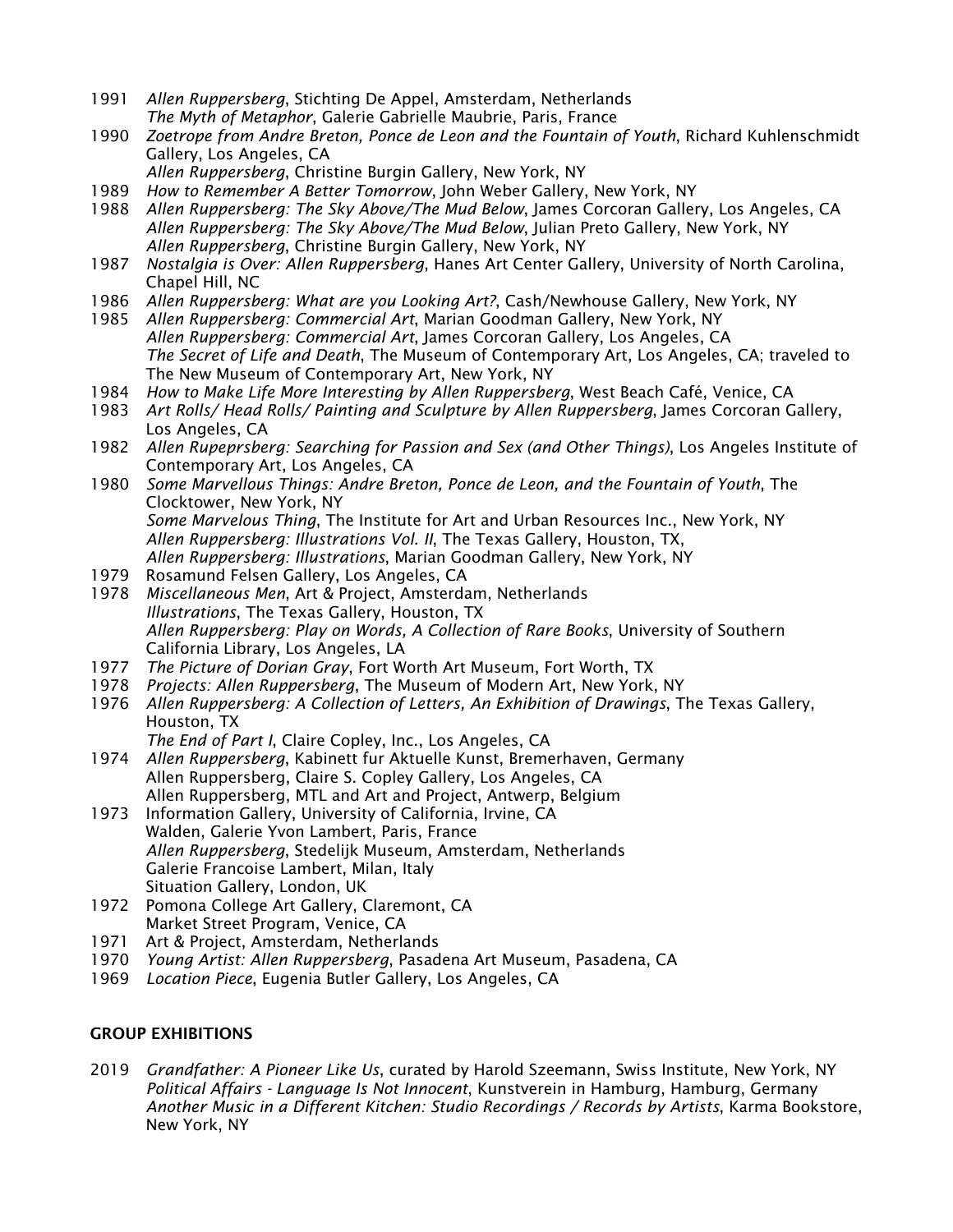2018 *West by Midwest*, curated by Michael Darling and Charlotte Ickes, Museum of Contemporary Art Chicago, Chicago, IL *FRONT International: Cleveland Triennial for Contemporary Art*, organized by Fred Bidwell, Michelle Grabner, and Jens Hoffmann, Cleveland, OH 2017 *Narrative Art*, Museum of Modern and Contemporary Art, Geneva, Switzerland 2016 *L.A. Exuberance: New Gifts by Artists*, collection exhibition, The Los Angeles County Museum of Art, Los Angeles, CA *Beat Generation*, Centre Pompidou, Paris, France *Still Life with Fish: Photography from the Collection*, organized by Connie Butlerand Emily Gonzalez-Jarrett, collection exhibition, Hammer Museum, Los Angeles, CA 2015 *Mark My Words*, Gemini G.E.L. at Joni Moisant Weyl Gallery, New York, NY *Made in USA*, V-A-C Foundation, Moscow, Russia *Good Dreams, Bad Dreams – American Mythologies*, curated by Massimiliano Gioni, Aïshti Foundation, Beirut, Lebanon *Works on Paper*, Greene Naftali, New York, NY *Rotation 1: Contemporary Art from the Peter Norton Gift*, Kemper Art Museum, St. Louis, MO *Paris Photo Los Angeles*, Paramount Pictures Studios, Los Angeles, CA *Fold. Epilogue (The Library, the universe)*, Palace of Fine Arts, Paris, France *Exhibition^3: Documenta 5, Harald Szeemann, The Artists*, curated by David Platzker, University of Pittsburgh, Pittsburgh, PA *Feast: Radical Hospitality in Contemporary Art*, Weisman Art Museum, University of Minnesota, Minneapolis, MN *more Konzeption Conception now*, Museum Morsboich, Leverkusen, Germany 2014 *Literary Devices*, Fisher Landau Center of Art, Long Island City, Long Island, NY *Petals on the Wind*, galerie Micheline Szwajcer, Brussels, Belgium *Bad Thoughts*, Steidelijk Museum, Amsterdam, Netherlands *Legacy: The Emily Fischer Landau Collection*, San Jose Museum of Art, San Jose, CA *Sites of Reason: A Selection of Recent Acquisitions*, Museum of Modern Art, New York, NY *1984-1999. The Decade*, Centre Pompidou-Metz, Metz, France *The Crime Was Almost Perfect*, curated by Cristina Ricupero, Witte de With, Rotterdam, Netherlands, traveled to PAC Pavilion of Contemporary Art, Milan, Italy *Codex*, CCA Wattis Institute for Contemporary Arts, San Francisco, CA 2013 *Paginations & Machinations*, Air de Paris, Paris, France *Drawing Time, Reading Time*, curated by Claire Gilman, The Drawing Center, New York, NY *Live in Your Head: When Attitudes Become Form*, curated by Germano Celant with Thomas Demand and Rem Koolhaas, Fondazione Prada, Venice, Italy *Kaboom! Comics in Art*, Weserburg Museum für modern Kunst, Bremen, Germany *Honey, I Rearranged the Collection*, Bronx Museum, New York, NY *Made in Space*, Gavin Brown's Enterprise, New York, NY 2012 *The Feverish Library*, organized in cooperation with Matthew Higgs, Friederich Petzel Gallery, New York, NY *The Living Years: Art after 1989*, Walker Art Center, Minneapolis, MN *Context Message*, Zach Feuer Gallery, New York, NY *Cultural Production*, Andrea Rosen Gallery, New York, NY 2011 *Legacy*, Fisher Landau Center for Art, Queens, NY *Light Years: Conceptual Art and the Photograph*, 1964-1977, The Art Institute of Chicago, Chicago, IL *Library Science*, Artspace, New Haven, CT *Under the Big Black Sun: California Art 1974–1981*,LA MOCA, Los Angeles, CA *State of Mind: Art from California circa 1970*, Orange County Museum of Art, Newport Beach, CA, Traveled to: Berkeley Art Museum, Berkeley, CA. *Entertainment*, Greene Naftali Gallery, New York, NY *It Happened at Pomona: Art at the Edge of Los Angeles 1969-1973, Part 2: Helene Winer at Pomona,* Pomona College Museum of Art, Pomona, CA 2010 *The City Proper*, curated by James Welling, Margo Leavin Gallery, Los Angeles, CA *Laocoon II*, Contemporary Concerns, Vienna, Austria *Conjuring Houdini*, The Jewish Museum, New York, NY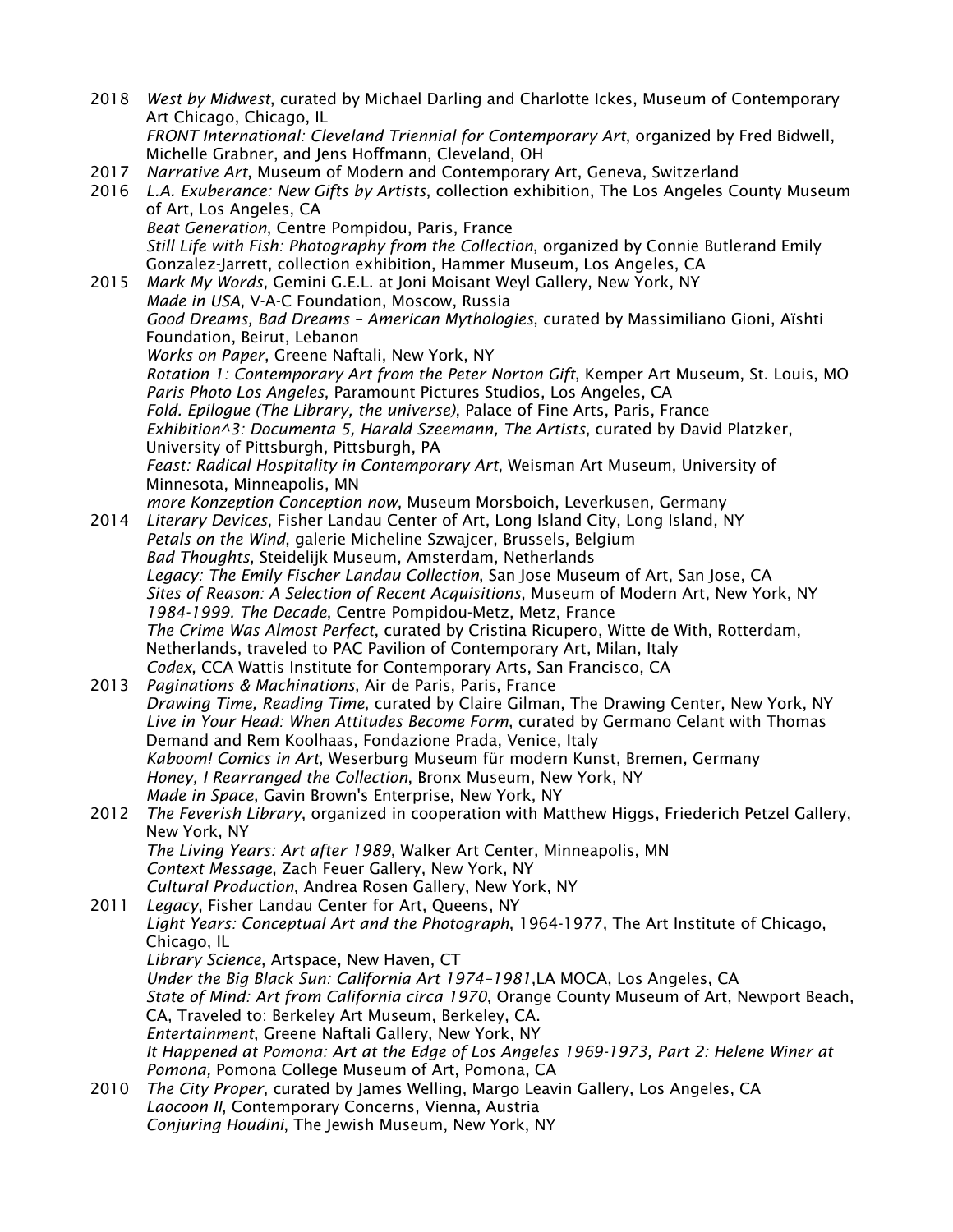*The Last Newspaper*, New Museum, New York, NY *You Can't Get There From Here But You Can Get Here From There*, curated by Courtenay Finn, Apexart, New York, NY *Held up by Columns*, Renwick Gallery, New York, NY *Cette Année LA*, Galerie de la Marine and Villa Arson, Nice, France *Human*, Musée d'Art Moderne et d'Art Contemporain, Nice, France *Works in Edition*, Margo Leavin Gallery, Los Angeles, CA *R for Replicant*, Kent & Vicki Logan Galleries, CCA Wattis Institute for Contemporary Arts, San Francisco, CA *Ear to Page*, Center for Book Arts, New York, NY *Between Here and There: Passages in Contemporary Photography*, The Metropolitan Museum, New York, NY *How Many Billboards? Art In Stead*, MAK Center, Los Angeles, CA *Selections from the MCA Collection*, Museum of Contemporary Art, Chicago, IL *Reading Standing Up*, Margo Leavin Gallery, Los Angeles, CA 2009 *William Leavitt, Allen Ruppersberg, Ger van Elk*, Margo Leavin Gallery, Los Angeles, CA *In & Out of Amsterdam: Travels in Conceptual Art, 1960-1976*, Museum of Modern Art, New York, NY *Living Color: Selections from the Collection*, Hirshhorn Museum and Sculpture Garden, Washington, DC *Consider the Lobster: And Other Essays*, CCS Bard Hessel Museum of Art, Annandale-on-Hudson, NY *Compass in Hand: Selections from The Judith Rothschild Foundation Contemporary Drawings Collection*, Museum of Modern Art, New York, NY *No Bees, No Blueberries*, Harris Lieberman, New York, NY 2008 *PAYDAY*, Greene Naftali Gallery, New York, NY *Allan Kaprow—Art as Life*, The Geffen Contemporary at the Museum of Contemporary Art, Los Angeles, CA *Hotel California*, Vallois, Paris, France *La Petite Histoire*, curated by Gyonata Bonvicini, Kunstraum Noe, Vienna, Austria 2007 *Summer 2007: William Leavitt, Allen Ruppersberg, Mungo Thomson*, Margo Leavin Gallery, West Hollywood, CA *Romantischer Konzeptualismus/Romantic Conceptualism*, curated by Jörg Helser, Kunsthalle Nurnberg, Nurnberg, Germany *If Everybody had an Ocean: Brian Wilson: An Art*, curated by Alex Farquarson, Tate Museum, St. Ives, UK *Corpus Humorous*, curated by Katie Herzog Pasadena City College, Pasadena, CA *Open and Shut*, curated by Maxwell G. Graham, Skestos Gabrielle Gallery, Chicago, IL 2006 *Kunst aus Los Angeles*, Kunstverein Braunschweig e.V., Braunschweig, Germany *Grey Flags*, Sculpture Center, curated by Anthony Huberman and Paul Pfeiffer, Long Island City, NY *Los Angeles, 1955 – 1985*, Centre Pompidou, Paris, France *Elusive Materials*, New Langton Arts, San Francisco, CA *Stories: Narrative/Story Art from the 70ties*, Konrad Fischer Galerie, Dusseldorf, Germany 2005 *Conceptual Photography from the Collection*, Laguna Art Museum, Laguna Beach, CA Lyon Biennial of Contemporary Art, Lyon, France *From A to B and Back Again*, Galerie chez Valentin, Paris, France *Recent Acquisitions from the Athenaeum's Artists' Books and Artworks Collection*, Athenaeum Music & Arts Library, La Jolla, CA *Un Art de Lecteurs*, Galerie Art & Essai, Universite Rennes 2 – Haute Bretagne, Rennes, France *Ascenseur Pour Rio*, Fonds regional d'art contemporain de Bourgogne, Dijon, France *Simon Moretti presents Spring/Summer*, program pro'gram, London, UK *Private View 1980-2000: Collection Pierre Huber*, Musee cantonal des Beaux-Arts, Lausanne, Switzerland 2004 *Art & Project Bulletin + Continuous Project + Allen Ruppersberg*, Centre National de L'Estampe et de L'Art Imprime, Chatou, France *ISONETHINGBETTERTHANANOTHER*, Galerie Aurel Scheibler, Köln, Germany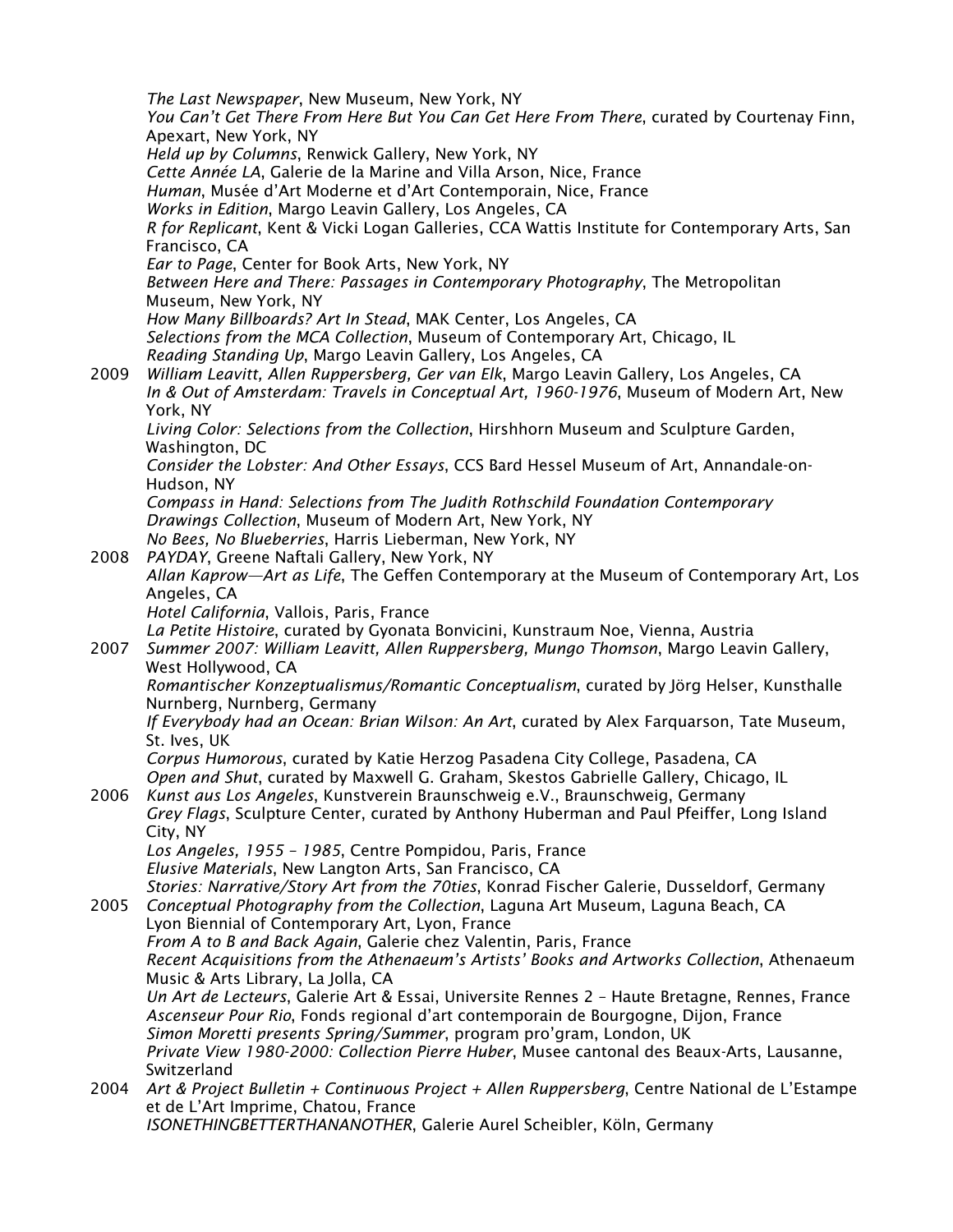*YA-T-IL Un Commissaire pour Sauver L'Exposition?*, Galerie Georges-Philippe & Nathalie Vallois, Paris, France

*My Modern Summer*, Galerie Paul Andriesse, Amsterdam, Netherlands *Sign Language*, Museum of Contemporary Art, The Geffen Contemporary, Los Angeles, CA *H2O (x) + 6*, Margo Leavin Gallery, Los Angeles, CA

*Playlist*, Palais de Tokyo, Paris, France

*100 Artists See God*, curated by John Baldessari & Meg Cranston, The Jewish Museum San Francisco, San Francisco, CA, traveled to Laguna Art Museum, Laguna Beach, CA; Institute of Contemporary Arts, London, UK; Contemporary Art Center of Virginia, Virginia Beach, VA; Albright College Freedman Art Gallery, Reading, PA; Cheekwood Museum of Art, Nashville, TN *Penelope attend Ulysse*, centre d'art contemporain George Pompidou, Cajarc, France *Allen Ruppersberg. The New Five Foot Shelf*, Frans Hals Museum de Hallen, Haarlem, **Netherlands** 

- 2003 *The Last Picture Show: Artists Using Photography, 1960-1982*, Walker Art Center, Minneapolis, MN, traveled to UCLA Hammer Museum, Los Angeles, CA; MARCO, Vigo, Spain; Fotomuseum Winterthur, Switzerland; Miami Art Central, Miami, FL 25th International Biennial of Graphic Art, Curated by Christophe Chevix, Ljubjana, Slovenia *Raid the Icebox*, Margo Leavin Gallery, Los Angeles, CA UCLA Hammer Museum, Los Angeles, CA *A Perilous Space*, Magnani, London, UK
- 2002 *Quasi Come: The Beauty of Fake and Forgery in Literature and Art*, Instituto Italiano di Cultura, Los Angeles, CA

*Cowboys, Indians & The Big Picture*, McMullen Museum, Boston College, Boston, MA *To Whom It May Concern*, Logan Galleries, CCAC Wattis Institute for Contemporary Arts, San Francisco, CA

*Memorial Signs for the Present*, Merghelynckmuseum, Belgium *My Modern Summer*, Galerie Paul Andriesse, Amsterdam, Netherlands *Cadavre Exquis*, Galerie Georges Phiippe &Nathalie Vallois, Paris, France *David Deutsch, Emil Lukas, Fabian Marcaccio, Alexis Rockman, Allen Ruppersberg, Jessica Stockholder*, Gorney Bravin + Lee, New York, NY *ConArt*, Site gallery, Sheffield, UK JRP Editions, Raum Aktueller Kunst, Vienna, Austria

2001 *A Private Reading, The Book as Image and Object*, Senior and Shopmaker gallery, New York, NY

*Chouinard; A Living Legacy*, Oceanside Museum of Art, Oceanside, CA

*Art Express; art minimal et conceptuel américain: état d'une collection*, Musée d'art moderne et contemporain (Mamco), Geneva, Switzerland

*Das Gedächtnis der Kunst: Geschichte und Erinnerung in der Kunst der Gegenwart*, Schirn Kunsthalle Frankfurt, Frankfurt, Germany

2000 *Das Gedächtnis der Kunst: Gesclund Erinnerungin der Kunst der Gegenwart*, Schirn Kunstalle Frankfurt and Historishes Museum, Frankfurt, Germany

*Protest and Survive*, curated by Matthew Higgs and Paul Noble, Whitechapel Art Gallery, London, UK

*Library*, Margo Leavin Gallery, Los Angeles, CA

*Poesie ove Sneeuwwitje*, Museum voor Moderne Kunst Arhem, Arhem, Nehterlands *Zig-Zag*, Le Fonds Regional d'Art Contemporain, Picardie, Amiens, France

*Too early too late*, Margo Leavin Gallery, Los Angeles, CA

*LA*, Monika Sprüth Galerie, Cologne, Germany

*The Big G Stands for Goodness: Corita Kent's 1960s POP*, Harriet and Charles Luckman Fine Arts Gallery, California State University, Los Angeles, CA

*February*, curated by Michael Duncan, traveled to Nora Eccles Harrison Museum of Art, Utah State University, Logan, UT; Donna Beam Fine Art Gallery, University of Nevada, Las Vegas, NV; Art Gallery, University of Texas, San Antonio, TX

1999 *Los Angeles*, Galeries Sabine Knust and Philomene Magers, Munich, Germany *Allan McCollum, Al Ruppersberg, Andy Warhol, Wallace Berman and Jeff Koons*, Nicole Klagsbrun, New York, NY *Changement d'air*, Musée d'Art Moderne, Villeneuve d'Ascq, France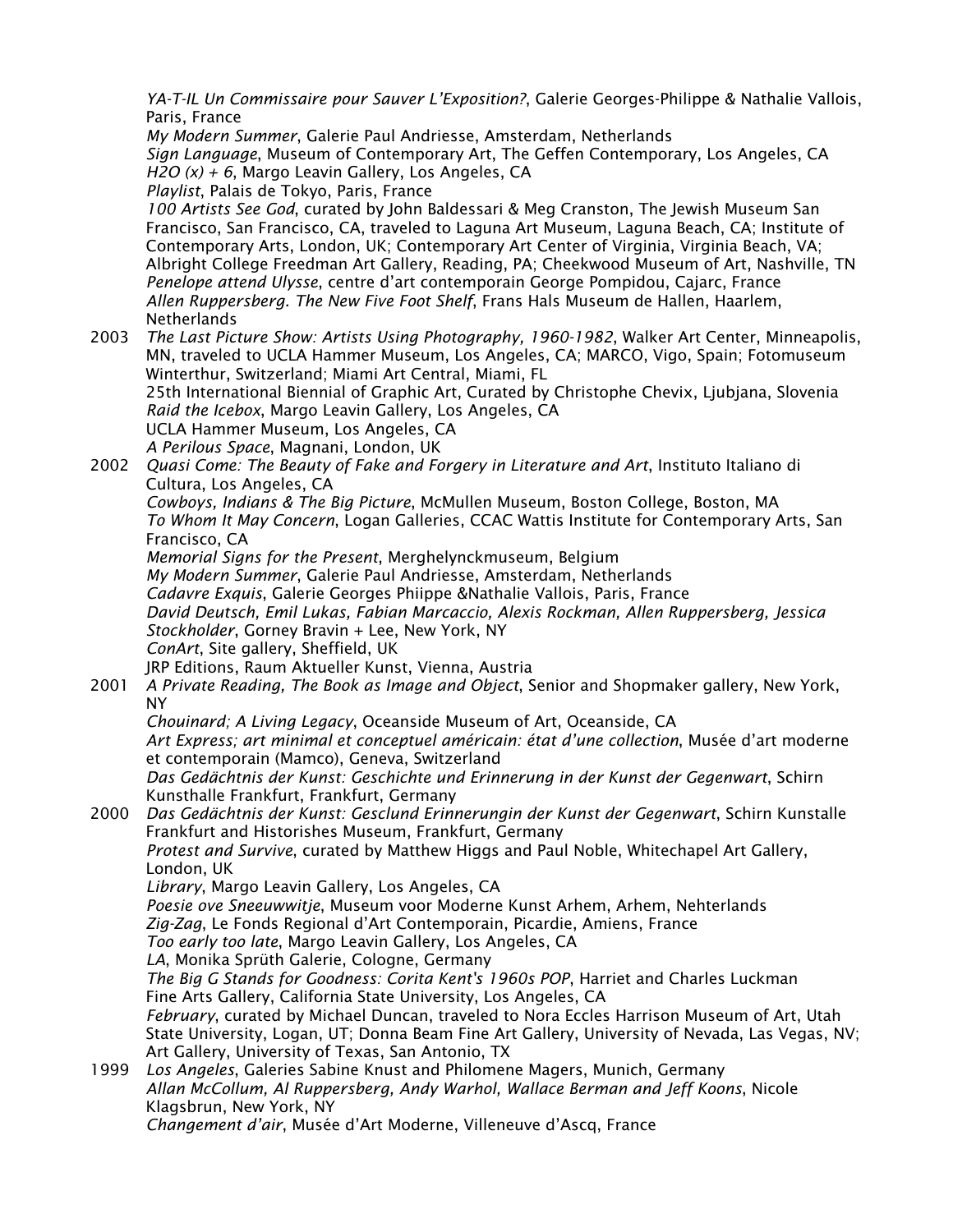*Sordid Sentimental*, The Manchester Metropolitan University, Manchester, UK *Story*, curated by Elyse Goldberg, AC Project Room, New York, NY *Transmute*, curated by Joshua Decter, Museum of Contemporary Art, Chicago, IL *Oeuvres de la collection du FRAC Centre*, Le Fonds Régional d'Art Contemporain des Pays de l a Loire, Nantes, France *Wallace Berman, Kenneth Goldsmith, Allen Ruppersberg, Gorney Bravin and Lee*, New York, NY *Radical P.A.S.T.: Contemporary Art in Pasadena 1960-1974*; Southern California Art: 1969 *1974, Process as the Muse*, Armory Center for the Arts, Pasadena, CA 1998 *Life lessons, How Art Can Change Your Life*, Laguna Art Museum, Laguna Beach, CA *Patchwork in Progress 4 - Siste Viator (Stop Traveller)*, Musée d'Art Moderne et Contemporain, Geneva, Switzerland *One Step Backwards*, Centre genèvois de gravure contemporaine, Geneva, Switzerland *Mai 98, Positions in Contemporary Art since the 60s*, curated by Brigitte Oetker and Christiane Schneider, Josef-Haubrich-Kuntshalle, Cologne, Germany *TransFiction I: Point Blank*, Charim Klocker, Vienna, Austria *The Everyday Sublime*, Barbara Krakow Gallery, Boston, MA *Serio Ludere: Oeuvres de la collection du F.R.A.C. Rhône-Alpes*, Les Halles, Ecole Nationale des Beaux-Arts, Lyon, France *Oeuvres de la collection du F.R.A.C. Poitou-Charentes*, Le Fonds Régional d'Art Contemporain, Marseille, France *Video Reference Library*, David Zwirner Gallery, New York, NY *L'Hypothèse du tableau volé*, Musée d'Art Moderne et Contemporain, Geneva, Switzerland *90069*, Margo Leavin Gallery, Los Angeles, CA 1997 *The Best of All Possible Worlds*, curated by Kasper König and Klaus Bussman, Skulptur Projekte in Munster, Germany *Collaboration/Transformation: Lithographs from the Hamilton Press*, Montgomery Gallery, Pomona College, Claremont, CA, traveled to: Fred Jones Jr. Museum of Art, The University of Oklahoma, Norman, OK *West Coast: la Photographie Américaine dans la Collection du Fonds Régional d'Art Contemporain Poitou-Charentes*, Hôtel Saint-Simon, Angoulême, France *Fake Ecstasy with Me*, Museum of Contemporary Art, Chicago, IL *The View from Denver*, curated by Dianne Vanerlip, Museum Moderne Kunst, Vienna, Austria *l'Espace Construit: Collection du F.R.A.C. Centre*, Musée des Beaux-Arts d'Orléans, le Carré St. Vincant, Scène National, l'Institut d'Arts Visuels, Orléans, France *Sunshine & Noir. Art in LA 1960 - 1997*, Louisiana Museum of Modern Art, Humlebaek, Denmark; traveled to Kunstmuseum Wolfsburg, Wolfsburg, Germany; Castello di Rivoli, Turin, Italy; UCLA at The Armand Hammer Museum, Los Angeles, CA Lyon Bienale, curated by Harold Szeemann, Lyon, France Moment Ginza, Magasin, Centre National d'Art Contemporain, Grenoble, France, organized by Dominique Gonzalez-Foerster, 6 April - 7 September *Art Lab: 13 Curators / One Collection*, curated by first year students, Center for Curatorial Studies, Bard College, Annandale-On-Hudson, NY *SLAD: Jean Blackburn, Jeanne Dunning, Rochelle Feinstein, Allen Ruppersberg, Jim Shaw, Thomas Trosch, Lisa Yuskavage*, curated by Janice Krasnow and Mary Jones Apex Art, New York, NY *A Singular Vision: Prints from Landfall Press*, The Museum of Modern Art, New York, NY 1996 *Paul McCarthy, Paul Noble, Allen Ruppersberg*, Jay Gorney Modern Art, New York, NY *Some Recent Acquisitions*, The Museum of Modern Art, New York, NY *Just Past: The Contemporary in MoCA's Permanent Collection 1975-1996*, The Museum of Contemporary Art, Los Angeles, CA *Art at the End of the 20th Century: Selections from the Whitney Museum of American Art*, National Gallery, Alexander Soutzos Museum, Athens, Greece *Thinking Print: Books to Billboards, 1980-95*, The Museum of Modern Art, New York, NY *Some Grids*, Los Angeles County Museum of Art, Los Angeles, CA *Disneyland After Dark*, Kunstamt Kreuzberg/Bethanien, Berlin, Germany *Hall of Mirrors: Art and Film Since 1945*, The Museum of Contemporary Art, Los Angeles, CA, traveled to The Wexner Center for the Arts, Columbus, OH; Palazzo delle Esposizioni, Rome,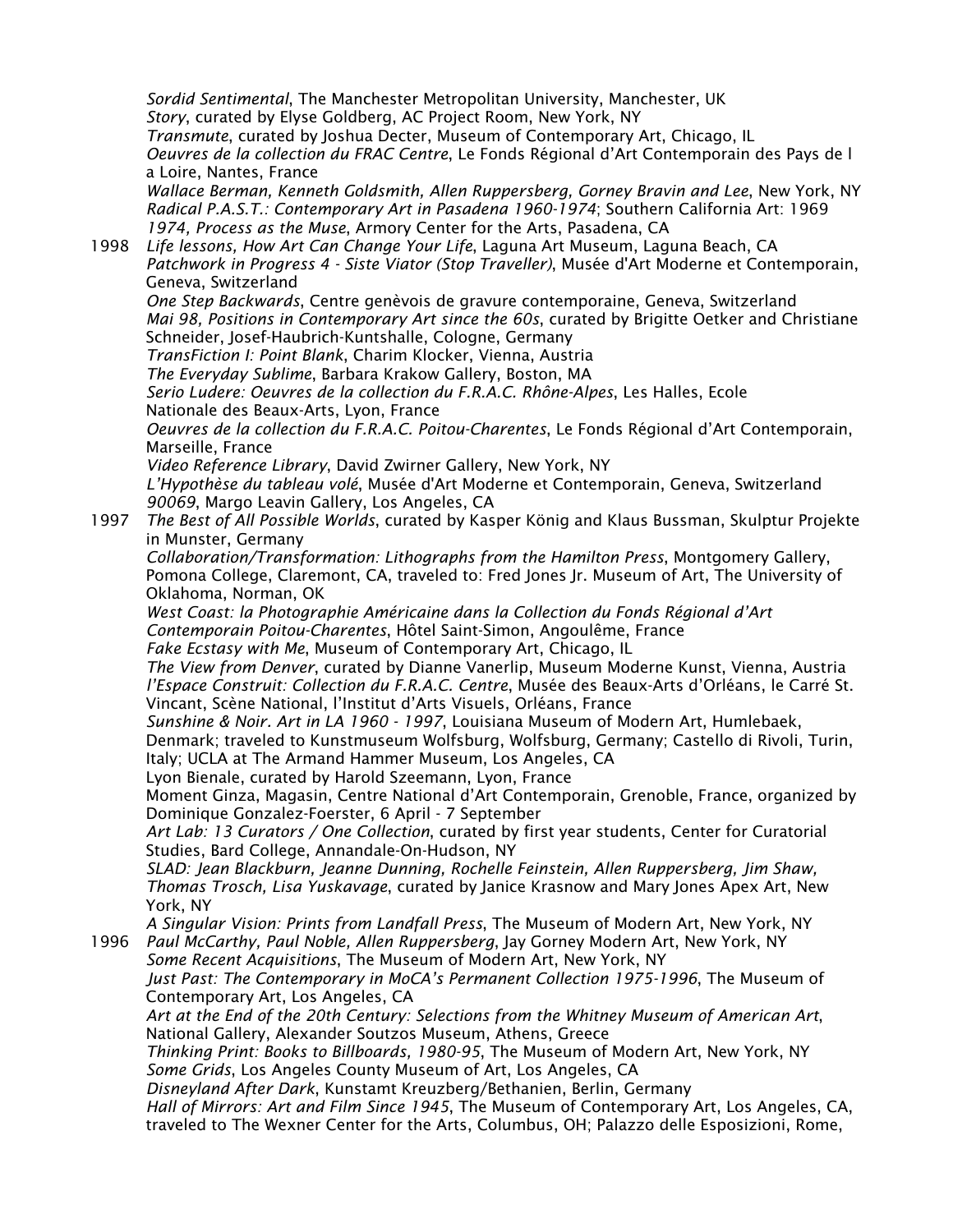Italy; Museum of Contemporary Art, Chicago, IL

*Acquiring Minds: Contemporary Art in Santa Barbara Collections*, curated by Michael Darling and Nancy Doll Santa Barbara Contemporary Arts Forum, Santa Barbara, CA

*Reel Works: Artists Films and Videos of the '70's*, Museum of Contemporary Art, Miami, FL *Controfigura*, Studio Guenzani, Milan, Italy

1995 *Drawings from the Collection of Agnes Gund*, The Century Association, New York, NY *25 Years: An Exhibition of Selected Works*, Margo Leavin Gallery, Los Angeles, CA *Photocollages*, Le Consortium, Dijon, France

*1965-1975: Reconsidering the Object of Art*, The Museum of Contemporary Art, Los Angeles, CA

*Commercial Art - Christian Marclay, Allen Ruppersberg, Alexis Smith*, Galerie Paule Anglim, San Francisco, CA

*Untitled (Reading Room)*, Margo Leavin Gallery, Los Angeles, CA

*Dialogues de Paix*, curated by Adelina von Furstenberg, Parc de l'Ariana and Palais des Nations, United Nations, Geneva, Switzerland

*Works by Raul Guerrero, William Leavitt and Allen Ruppersberg*, Gallery 3770 Park Boulevard, San Diego, CA

*Articulations: Forms of Language in Contemporary Art*, Fisher Landau Center, Long Island City, NY

1994 *Cocido y Crudo*, curated by Dan Cameron, Museo Nacionale, Centre de Arte Reina Sofia, Madrid, Spain

*Five Longish Wood Sculptures*, Feature, New York, NY

*In the Field: Landscape in Recent Photography*, Margo Leavin Gallery, Los Angeles, CA *Drawn in the 70s*, curated by Ted Bonin, Brooke Alexander Gallery, New York, NY

*The Century of the Multiple*, Deichtorhallen Hamburg, Germany

Paper Work, John Weber Gallery, New York, NY, 5 July – 17 Sept

Sortir da sa Réserve, Galerie Gabrielle Maubrie, Paris, 11 June - 16 July

Sea Change: Benefit for Franklin Furnace, Josh Baer Gallery, New York, 19 May – 4 June Tekenwerk / Drawing, Galerie Paul Andriesse, Amsterdam, April – May

Ideas and Objects: Selected Drawings and Sculptures from the Permanent Collection, The Whitney Museum of American Art, New York, curated by Adam Weinberg and Beth Venn L'Hiver de l'Amour, ARC, Musée d'Art Moderne de la Ville de Paris; P.S.1 Museum, Long Island City, NY, curated by Elein Fleiss, Dominique Gonzalez–Foerster, Bernard Joisten, Jean–Luc Vilmouth & Olivier Zahm

*For 35 Years: Brooke Alexander Editions*, The Museum of Modern Art, New York, NY *Crime*, Solo Impression Inc. / Solo Gallery, New York, NY

*Sampler: Southern California Video Tape Collection 1970–1993*, Studio Guenzani, Milan, Italy, curated by Paul McCarthy

*Don't Look Now*, Thread Waxing Space, New York, 22 January - 26 February, curated by Joshua Decter

1993 *Tables: Selections from the Lannan Foundation Collection*, Lannan Foundation, Los Angeles,CA *Sampler: Southern California Video Tape Collection,1970–1993*, curated by Paul McCarthy David Zwirner Gallery, New York, NY

*Restaurant*, curated by Marc Jancou, Restaurant–Bar La Bocca, Paris, France *Hotel Carlton*, curated by Hans–Ulrich Obrist, Hotel Carlton, Paris, France

*Summer Reading*, Texas Gallery, Houston, TX

*Sonsbeek 93*, curated by Valerie Smith, Arnhem, Netherlands

*Moving*, Stichting de Appel, Amsterdam, Netherlands

*Rendez–vous manqués*, Galerie Gabrielle Maubrie, Paris, France

*Paul Etienne Lincoln, Andrew Topolski, Frans Jacobi, Angela Bohnen, Allen Ruppersberg*, Galerie Von der Tann, Berlin, Germany

*The Elusive Object: Recent Sculpture from the Permanent Collection of The Whitney Museum of American Art*, Whitney Museum of American Art at Champion, Stamford, CT *Sculpture and Multiples*, Brooke Alexander Gallery and Brooke Alexander Editions, New York, NY

*Hans–Peter Feldmann, Rodney Graham, Allen Ruppersberg*, 303 Gallery, New York, NY 1992 *Postcards from Alphaville: Jean–Luc Godard in Contemporary Art*, curated by Meyer Raphael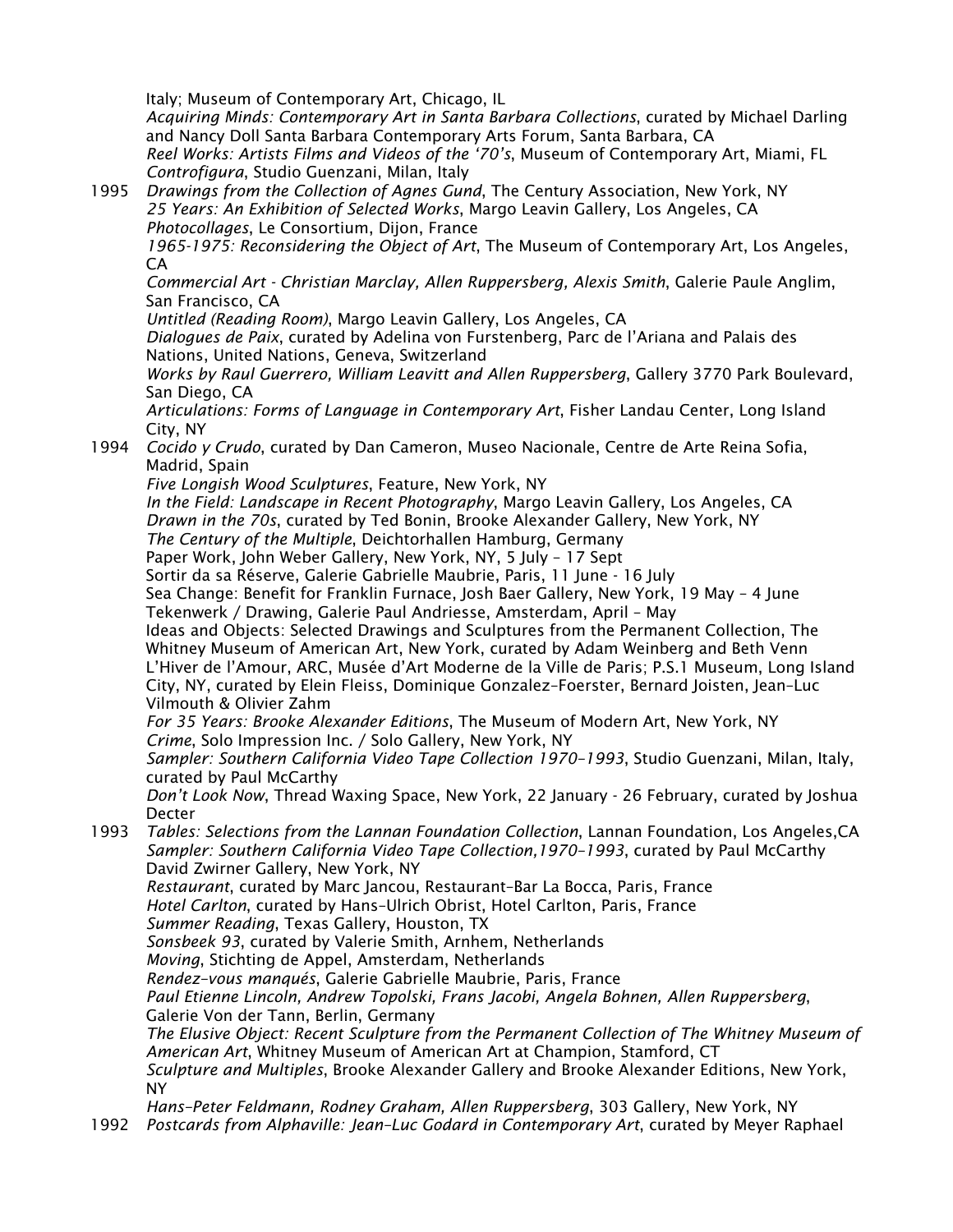Rubenstein, MoMA P.S. 1, Long Island City, NY

*Proof: Los Angeles Art and the Photograph, 1960 –1980*, Laguna Art Museum, Laguna Beach, CA

*One + One*, La Galerie du Mois, Paris, France

*Harry Shunk/Projects*, Musée d'Art Moderne et d'Art Contemporain, Pier 18 *Brain: Internal Affairs*, Beatrixziekenhuis Gorinchem, Gorinchem, Netherlands *Lincoln, Topolski, Jacobi, Bohnen, Allen Ruppersberg*, Galerie Von Der Tann, Berlin, Germany *Tattoo Collection*, Air de Paris and Galerie Urbi et Orbi, Paris, France, traveled to: Galerie Daniel Buchholz, Cologne, Germany; Andrea Rosen Gallery, New York, NY; L'Art dans la Peau, C.R.D.C. Nantes, France *Drawings*, Stuart Regen Gallery, Los Angeles, CA

*Overlays*, Louver Gallery, New York, NY

*One Leading to Another*, 303 Gallery, New York, NY

1991 *A Passion for Art*, Tony Shafrazi Gallery, New York

*Just what is it that makes today's homes so different, so appealing?*, curated by Dan Cameron, The Hyde Collection, Glens Falls, NY

*L'Esprit Bibliothèque*, organized by Les Editions Belle Haleine, Paris, La Galerie du Mois, Paris, France

*Artist's Books from A to Z*, curated by David Lee, Center for Book Arts, New York, NY *1969*, curated by Robert Nickas, Daniel Newburg Gallery, New York, NY

*The Invisible Body*, curated by Alan Jones, Rempire Fine Art and Gallery, New York, NY

*Recent Editions by Gallery Artists*, Christine Burgin Gallery, New York, NY

*Letters*, Christine Burgin Gallery, New York, NY

*No Man's Time*, Villa Arson Nice, Nice, France

*Nightlines*, Centraal Museum Utrecht, Utrecht, Netherlands

*Biennial 1991*, Whitney Museum of American Art, New York, exhibition catalogue

*The Fetish of Knowledge*, Real Art Ways, Hartford, CT, curated by Jim Hyde

*Outside America: Going into the 90's*, curated by Collins & Milazzo, Fay Gold Gallery, Atlanta, GA

*Collage: New Applications*, curated by William Zimmer, Lehman College Art Gallery, New York, NY,

*Group Show*, Landfall Press, Chicago, IL

*Karen Kilimnik, Raymond Pettibon, Allen Ruppersberg*, 303 Gallery, New York, NY *Los Angeles 1970 – 75*, Christine Burgin Gallery, New York, NY, traveled to Richard Kuhlenschmidt Gallery, Los Angeles, CA

*20th Century Collage – A Survey Exhibition*, Margo Leavin Gallery, Los Angeles, CA, traveled to Centro Cultural Arte Contemporaneo, Mexico City, Mexico; Musée d'Art Moderne et d'Art Contemporain, Nice, France

*In the Beginning*, Cleveland Center for Contemporary Art, Cleveland, curated by William Radawec

1990 *Word As Image*, Milwaukee Art Museum, Milwaukee, Wl, traveled to Contemporary Arts Museum, Houston, TX

*Re–Framing Cartoons: In & Out of Context*, Loughelton Gallery, New York, NY *Hollywoodland*, fiction/nonfiction, New York, NY

*Art Conceptuel, Formes Conceptuelles*, Galerie 1900–2000, Paris, France

*All Quiet on the Western Front*, curated by Collins and Milazzo, Galerie Antoine Candau, Paris, France

*Brooke Alexander Editions: Selected Publications 1969–1989*, Brooke Alexander Editions, New York, NY

*Black and White: Works on Paper*, Linda Cathcart Gallery, Santa Monica, CA *Boys and Girls, Men and Women*, Addison Gallery of American Art, Phillips Academy, Andover, MA

*Crossing the Line: Word & Image in Art*, Montgomery Gallery, Pomona College, Claremont, CA *Pharmacy*, curated by Cliff Benjamin, Jan Kesner Gallery, Los Angeles, CA

*The Last Laugh: Irony, Humor, Self–Mockery and Derision*, Massimo Audiello Gallery, New York, NY

*Information*, curated by Robert Nickas, Terrain Gallery, San Francisco, CA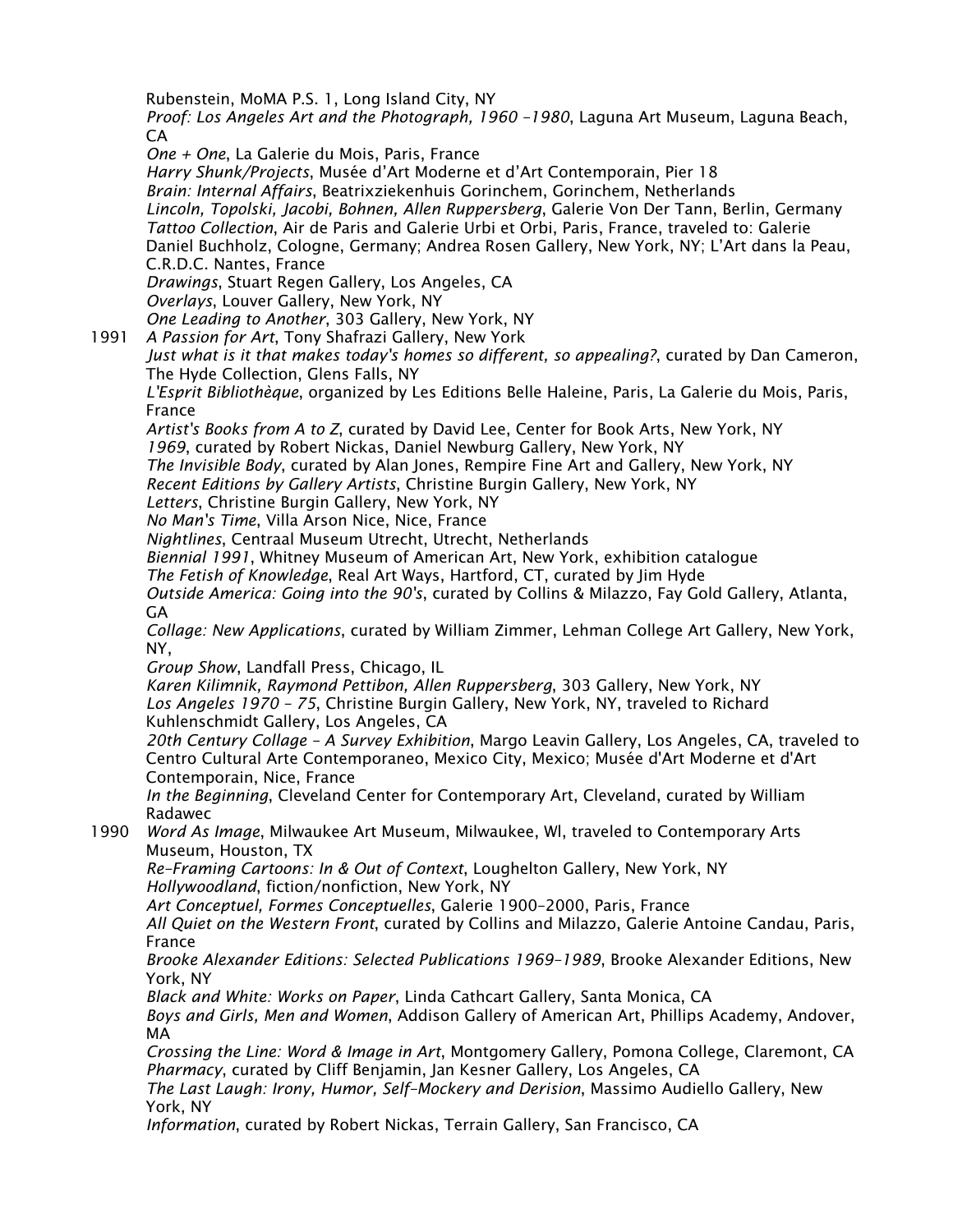*Unrealism*, Paul Kasmin Gallery, New York

1989 *Amerikarma*, curated by Don Levin, Hallwalls Contemporary Arts Center, Buffalo, NY *Double Take: Advertising Reconsidered*, curated by Hudson Contemporary Arts Center, Buffalo, Contemporary Arts Center, Buffalo, NY, *Jessica Diamond, Mike Kelley, Allen Ruppersberg*, Christine Burgin Gallery, New York, NY *A Good Read: The Book as Metaphor*, Barbara Toll Gallery, New York, NY *New York Winners*, The BMW Gallery, New York, NY *Constructing a History: A Focus on the Permanent Collection*, The Museum of Contemporary Art, Los Angeles, CA *Words in Print*, Landfall Press, Chicago, IL *Seeing is Believing*, Christine Burgin Gallery, New York, NY 1988 *The First Generation, 1940-1962*, James Corcoran Gallery, Santa Monica, CA; Shoshana Wayne Gallery, Santa Monica, CA. *The Second Generation, 1957-87*, series of three exhibitions titled: *Lost and Found in California: Decades of Assemblage Art*, curated by Sandra Leonard Starr *Life Like*, curated by Marvin Heiferman, Lorence Monk Gallery, New York, NY *A Drawing Show*, curated by Jerry Saltz, Cable Gallery, New York, NY 1987 *L A. Hot & Cool*, M.I.T. List Visual Arts Center, Cambridge, MA *Art Against AIDS*, Multiple Galleries, New York, NY *Collection Agnes et Frits Becht*, Centre Regional d'Art Contemporain Midi–Pyrenees, France *Perverted By Language*, curated by Robert Nickas, Hillwood Art Gallery, Long Island University, Greenvale, NY *L.A. Hot and Cool: Pioneers*, Bank of Boston Art Gallery, Cambridge, MA 1986 *Faculty Exhibition*, University of North Carolina, Chapel Hill, NC *Group Show*, Cash/Newhouse Gallery, New York, NY *When Attitude Becomes Form*, Bess Cutler Gallery, New York, NY *Awards in the Visual Arts*, Neuberger Museum, State University of New York, Purchase, NY *Altered States*, Procter Arts Center, Bard College, Annandale-on-Hudson, New York, NY 1985 *Language and Art*, New Langton Arts, San Francisco, CA *Imagine There's a Future*, Attack Gallery, Los Angeles, CA *Group Show*, Marian Goodman Gallery, New York, NY 1984 *The Becht Collection: Visual Art from the Agnes and Frits Becht Collection*, Stedelijk Museum, Amsterdam, Netherlands 1983 *Imagine There's a Future*, Attack Gallery, Los Angeles, CA *Inaugural Show*, Marian Goodman Gallery, New York, NY *Language, Drama, Source, and Vision*, The New Museum of Contemporary Art, New York, NY 1981 *Shift L.A. / N.Y.*, Newport Harbor Art Museum, Newport Beach, CA, traveled to Neuberger Museum, State University of New York, Purchase, NY Stay Tuned, The New Museum of Contemporary Art, New York, NY Preview– New Works, Marian Goodman Gallery, New York, NY 1980 *Richard Artschwager, Claes Oldenburg, Allen Ruppersberg*, J. Walter Thompson, New York, NY 1979 *Allen to Zucher*, Texas Gallery, Houston, TX *Christmas in July*, Rosamund Felsen Gallery, Los Angeles, CA American Exhibition, Art Institute of Chicago, 9 June - 5 August *History/Religion/Biography*, Rosamund Felsen Gallery, Los Angeles, CA *Los Angeles – Toronto Exchange*, A.C.T., Toronto, Canada, with Los Angeles Institute of Contemporary Art, Los Angeles, CA *With a Smile*, Marian Goodman Gallery, New York, NY 1977 *Book Works*, The Museum of Modern Art, New York, NY *American Narrative Story Art*, Contemporary Arts Museum, Houston, TX, traveled to Santa Barbara, CA; University Art Gallery, Berkeley, CA; Winnipeg Art Center, Winnipeg, Canada; New Orleans Contemporary Art Center, New Orleans, LA *The Artist's Book*, Mandeville Art Gallery, University of California, San Diego, CA *Theodoran Awards: Nine Artists*, Solomon R. Guggenheim Museum, New York, NY *Paper Art*, Pomona College Art Gallery, Claremont, CA 1976 *Group Show*, Art & Project, Amsterdam, Netherlands *California Painting and Sculpture: The Modern Era*, San Francisco Museum of Modern Art, San Francisco, CA, traveled to National Collection of Fine Arts, Smithsonian Institution,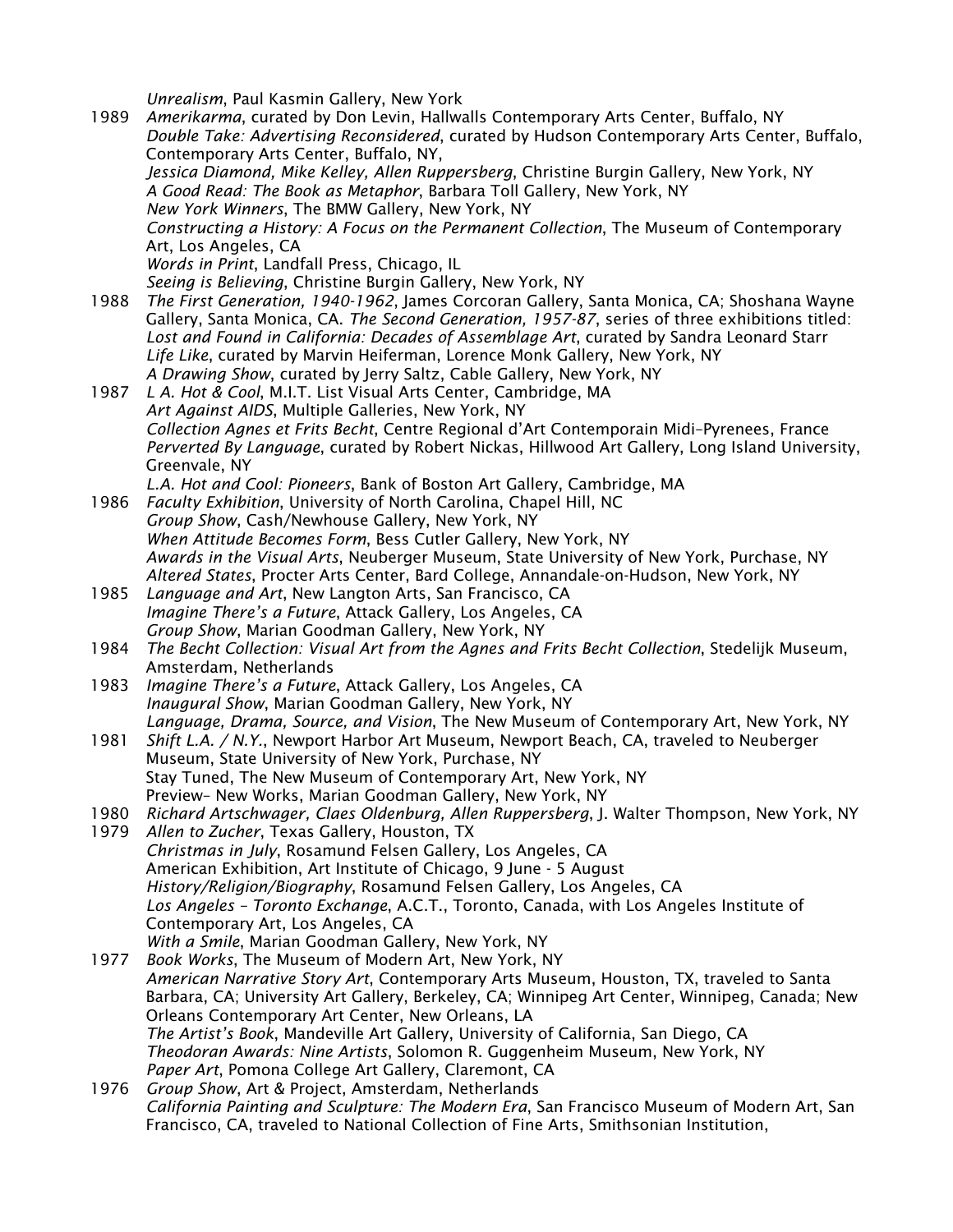Washington, DC

*Art & Project Show*, Fine Arts Building, New York, NY *Exhibitions and Presentations*, Los Angeles Institute of Contemporary Art, Los Angeles, CA *Los Angeles: Selections from the Art Landing Service*, The Museum of Modern Art, New York, NY

*Via Los Angeles*, Portland Center for the Visual Arts, Portland, OR

Painting and Sculpture in California: The Modern Era, Smithsonian Institution, Washington DC 1975 *Collector's Choice: Where I've been - Where I'm Going*, Los Angeles Institute of Contemporary Art, Los Angeles, CA

*Environment and the New Art: 1960-75*, University of California at Davis, Davis, CA *Verbal / Visual*, University of California at Santa Barbara, Santa Barbara, CA Biennial Exhibition, Whitney Museum of American Art, New York

1974 *December Drawing Show*, Claire Copley Gallery, Los Angeles, CA *Selections from Cirrus Editions, Ltd.*, Los Angeles County Museum of Art, Los Angeles, CA Contemporary Idioms: Some New Los Angeles Galleries, University of California, Santa Barbara, CA

*Ger van Elk, William Leavitt, Allen Ruppersberg*, M.T.L./Art & Project, Amsterdam, Netherlands *Artisti della West Coast*, Francoise Lambert, Milan, Italy

- 1973 *Artist's Books*, Moore College of Art, Philadelphia, PA *Festival of Contemporary Arts: Videotapes by Artists*, Allen Memorial Art Museum, Oberlin College, Oberlin, OH *Contemporanea*, Parcheggio di Villa Borghese, Rome, Italy
- 1972 *12 Statements: Beyond the 60's*, The Detroit Institute of Arts, Detroit, MI Book as Artwork, Nigel Greenwood, London, UK Documenta V, Museum Fridericianum, Kassel, Germany
- 1971 *Pier 18*, The Museum of Modern Art, New York, NY *24 Young Los Angeles Artists*, Los Angeles County Museum of Art, Los Angeles, CA
- 1970 *Studio Show*, Helene Winer, Los Angeles, CA *1970 Annual Exhibition: Contemporary American Sculpture*, Whitney Museum of American Art, New York, NY *Continuing Surrealism*, La Jolla Museum of Art, La Jolla, CA *Art in the Mind*, Allen Memorial Art Museum, Oberlin College, Oberlin, OH
- 1969 *Art After Plans*, Kunsthaus Hamburg, Hamburg, Germany *Plans and Projects as Art / Plane und Projecte als Kunst*, Kunsthalle Bern, Switzerland *The Appearing / Disappearing / Image / Object*, Newport Harbor Art Museum, Balboa, CA *Konzeption / Conteption*, Stadtisches Museum Schosz Morsbroich, Leverkuschen, Germany *955,000*, Vancouver Art Gallery, Vancouver, Canada *557,087*, Seattle Art Museum Pavilion, Seattle, WA *Number 7*, Paula Cooper Gallery, New York, NY *Conception / Perception*, Eugenia Butler Gallery, Los Angeles, CA *Live in Your Head / When Attitudes Become Form*, Kunsthalle Bern, Switzerland *One Month*, Seth Siegelaub 1967 *New Directions*, Westside Jewish Community Center, Los Angeles, CA
- 
- 1966 *Two Man Show*, Gallery 66, Los Angeles, CA

## PERMANENT INSTALLATIONS

- 1994 Psychiatric Centre Amsterdam, Sloten, Netherlands Sculpture Path Nordhorn, Stadtische Galerie Nordhorn, Nordhorn, Germany De Appel. Amsterdam, Netherlands, permanent library floor installation
- 1993 Stichting Arnhemse Openbare en Gelderse Wetenschappelijke Bibliotheek, Arhem, Siste Viator, Netherlands, installation from *Sonsbeek '93* exhibition, acquired 1995
- 1991 *Evening Time is Reading Time*, City of Utrecht, Netherlands, outdoor lighted street signs

**PROJECTS**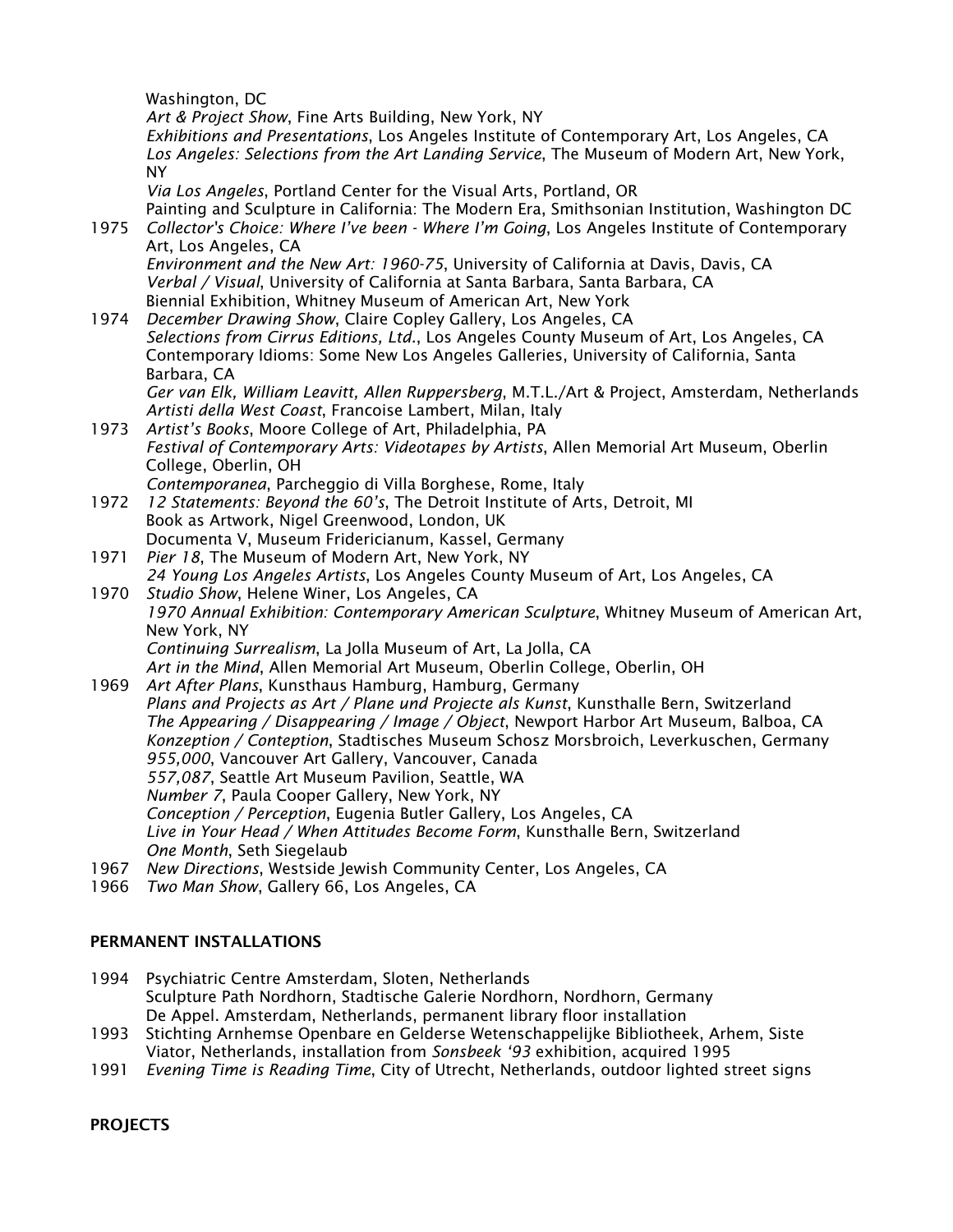- 2014 El Segundo Record Club, mfc-michèle didier, Paris, France
- 2004 The New Five-Foot Shelf (Web Project) with Dia Arts Center, New York, NY
- 1998 City-wide project for Kunsthalle Basel and Laurenz House Foundation
- 1984 How to Make Life More Interesting, West Beach Cafe, Los Angeles, CA
- 1979 Al's Cafe (Reheated), Rosamund Felsen Gallery, Los Angeles, CA
- 1978 The Novel That Writes Itself
- 1971 Al's Grand Hotel, Los Angeles, CA
- 1969 Al's Cafe, Los Angeles, CA

#### VIDEOTAPES

- 1995 *As Far As We Have Come*, site-specific installation with video tapes for Dialogues of Peace: United Nations' 50th Anniversary Exhibition, Parc de l'Ariana and Palais des Nations, Geneva, Switzerland
- 1986 *The Secret of Life & Death: Allen Ruppersberg*, by Peter Kirby
- 1973 *A Lecture on Houdini (For Terry Allen)*

#### WRITINGS & PUBLISHED PROJECTS BY THE ARTIST

- 2009 "Best of 2009: Walker Evans, Metropolitan Museum of Art, New York," Artforum, December, 188-191.
- 2007 "Allen Ruppersberg Curates: First Though Best Thought –Allen Ginsberg," Artforum, March: 288-297.
- 1992 Our House is very Beautiful at Night, Alti Novri (Utrecht), Vol. 2, Nr. I
- 1988 Art Paper, Artist's Page, September Art Paper, Artist's Page, April
- 1979 Burning Issues, Paris Review, #75, Spring
- 1978 Miscellaneous Men, Bulletin, Art & Project, Amsterdam
- 1977 Institute for Art & Urban Resources, Bulletin
- 1976 View, Crown Point Press
- 1973 Thank You Dr. Duchamp, Bulletin 67, Art & Project, Amsterdam

#### BOOKS BY THE ARTIST

- 2014 *Drawings*. New York: Christine Burgin. Print. *And Writing*. New York: Christine Burgin. Print. *The Novel That Writes Itself*. Brussels: mfc-michèle didier. Print.
- 2009 *Chapter VI*. Brussels: mfc-michèle didier. Print. *You and Me or the Art of Give and Take: Sketchbook*. Santa Monica, CA: Santa Monica Museum of Art. Print.
- 2003 *The New Five Foot Shelf of Books*. Antwerp, Brussels, Ljubljana: Editions Micheline Szwajcer & Michèle Didier and the International Centre of Graphic Arts of Ljubljana. Print.
- 1997 The Best of All Possible Worlds. Published for Skulptur Projects in Munster
- 1972 Greetings from L.A
- 1971 Al's Grand Hotel
- 25 Pieces (Unpublished)
- 1970 24 Pieces
- 1969 23 Pieces

#### CATALOGUES & MONOGRAPHS

2018 Engberg, Siri. *Allen Ruppersberg: Intellectual Property 1968-2018*. Minneapolis: Walker Art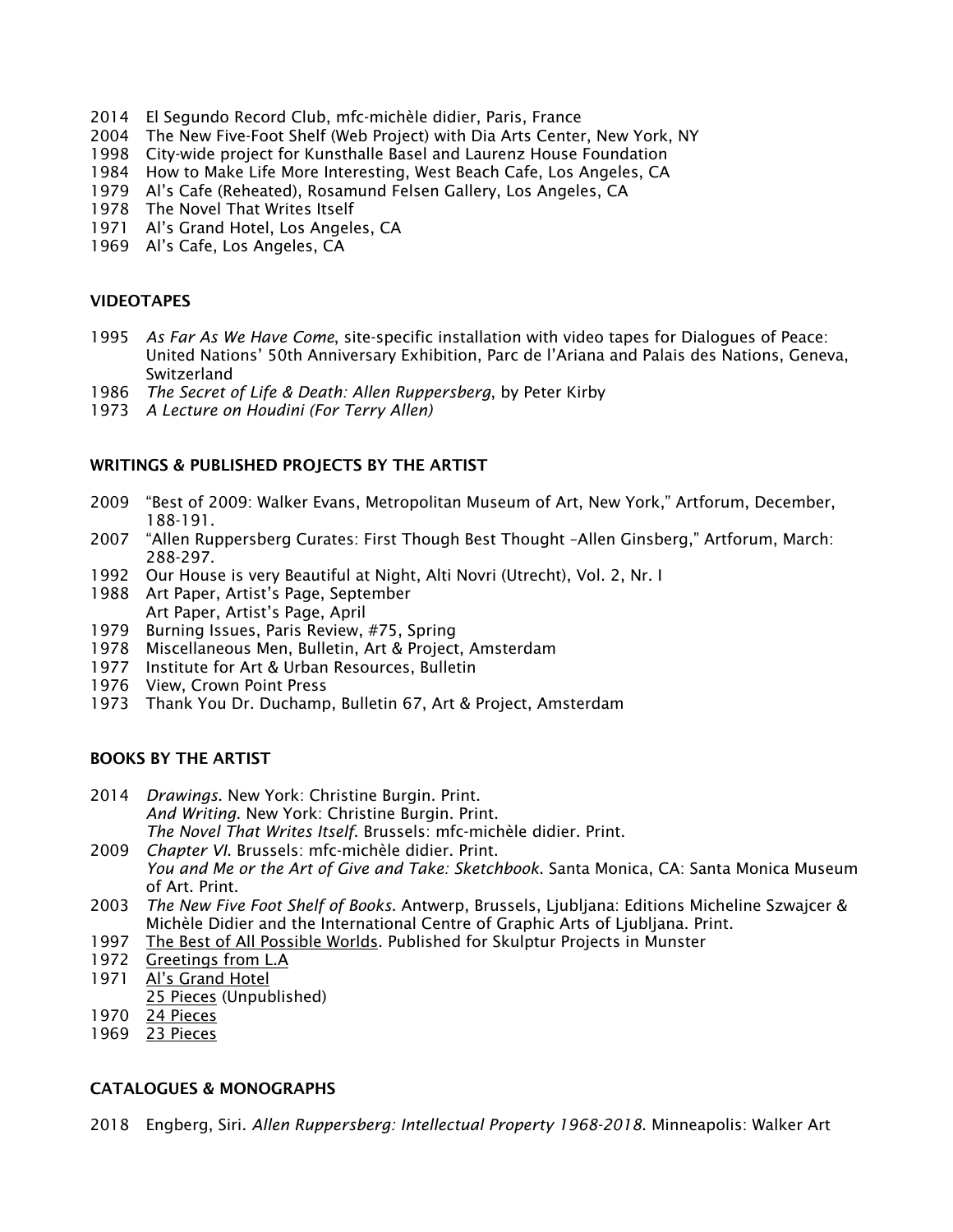Center. exh. cat.

- 2017 van der Meulen, Nicolaj and Jörg Wiesel, eds. *Culinary Turn: Aesthetic Practice of Cookery*. Bielefeld, Germany: transcript Verlag.
- 2016 Alemani, Cecilia and Massimiliano Gioni, eds. *Good Dreams, Bad Dreams — American Mythologies*. exh. cat. Beirut: Aïshti Foundation, Skira.
- 2015 Bajac, Quentin, ed. *Photography at MoMA: 1960 to Now*. New York: Museum of Modern Art, New York: 66, 100.

Fischer, Konrad. *Konzeption Conception*. Dortmund, Germany: Verlag Kettler. Kraus, Karola. *To expose, to show, to demonstrate, to inform, to offer: Artistic Practices around 1990*. Cologne: Verlag der Buchhandlung Walther König.

- 2014 Ruppersberg, Allen, ed. *Allen Ruppersberg Sourcebook: Reanimating the 20th century*. New York: Independent Curators International.
- 2013 Celant, Germano, ed. *When Attitudes Become Form: Bern 1969 / Venice 2013*. Milan: Fondazione Prada: 314, 576.

Gilman, Claire. *Drawing Time, Reading Time*. exh. cat. New York: Drawing Center.

- 2012 Ruppersberg, Allen. *No Time Left to Start Again: Collector's Paradise*. New York: Christine Burgin.
- 2011 Peabody, Rebecca, Andrew Perchuk, Glenn Phillips, and Rani Singh, eds. *Pacific Standard Time: Los Angeles Art 1945–1980*. Los Angeles: Getty Research Institute and J. Paul Getty Museum.

Witkovsky, Matthew S. ed. *Light Years: Conceptual Art and the Photograph 1964-1977*. Chicago: Art Institute of Chicago.

- 2009 Cherix, Christophe, ed., *In & Out of Amsterdam: Travels in Conceptual Art, 1960-1976*, New York: The Museum of Modern Art. Lewallen, Constance, ed. *Allen Ruppersberg: You and Me or the Art of Give and Take*. Exhibition catalogue, Santa Monica Museum of Art, with essays by Constance Lewallen and Greil Marcus, with previously published texts by Tim Griffin, John Slyce, and Margaret Sundell, and an interview with the artist by Frédéric Paul. Zurich: JRP Ringier, 2009.
- 2008 *Selective Knowledge*, Cultural Foundation of the National Bank of Greece, edited by Els Hanappe
- 2005 Ruppersberg, Allen. *Allen Ruppersberg: One of Many – Origins and Variants*. Exhibition catalogue, Kunsthalle Dusseldorf, with essays by Ulrike Groos, Ann Goldstein, Judith E. Vida-Spence, Wolfgang Zumdick. Koln: Walther Konig, 2005.
- 2000 Book. Inc., FRAC Limousin, Limoges, France. (ISBN: 2908257 25 4) *Protest and Survive*, exh. cat., Whitechapel Art Gallery, London, 2000.
- 1998 McCollum, Allan. *Allen Ruppersberg: Books, Inc*. Exhibition catalogue, Le Fonds Régional d'Art Contemporain, Limoges, France, 1999.
- 1997 *Sunshine & Noir: Art in L.A. 1960-1997*. Exhibition catalogue, Louisiana Museum of Modern Art, Humlebaek, Denmark, 1997. Hamilton, Ed. *Collaboration/Transformation: Lithographs from The Hamilton Press*. Montgomery Gallery, Pomona College, Claremont, CA, 1997.
- 1996 *Allen Ruppersberg: Where's Al?* Exhibition catalogue, Magasin, Centre National D'Art Contemporain, Grenoble, France, 1996. Drucker, Johanna. *Art at the End of the 20th Century: Selections from The Whitney Museum of American Art*. National Gallery, Alexander Soutzos Museum, Athens, Greece, 1996.
- 1992 van Weelden, Dirk *"The Nighthawk". Western / Allen Ruppersberg: A Different Kind of Never– Never–Land*. De Appel: Amsterdam, 1992.
- 1991 L'Esprit Bibliothèque. La Galerie du Mois, Paris, 1991. Collins, Tricia and Richard Milazzo. *Outside America: Going into the 90's*. Fay Gold Gallery, Atlanta, GA, 1991.
- 1988 Leonard Starr, Sandra. *Lost and Found in California: Four Decades of Assemblage Art*. James Corcoran Gallery, Shoshana Wayne Gallery, and Pence Gallery, Santa Monica, CA, 1988.
- 1987 Nickas, Robert. *Perverted By Language*. Hillwood Art Gallery. Long Island University, Greenvale, NY, 1987.
- 1985 Singerman, Howard. *The Secret of Life & Death: Allen Ruppersberg*. Exhibition catalogue, with essay by Allen Ruppersberg. Los Angeles: The Museum of Contemporary Art / Black Sparrow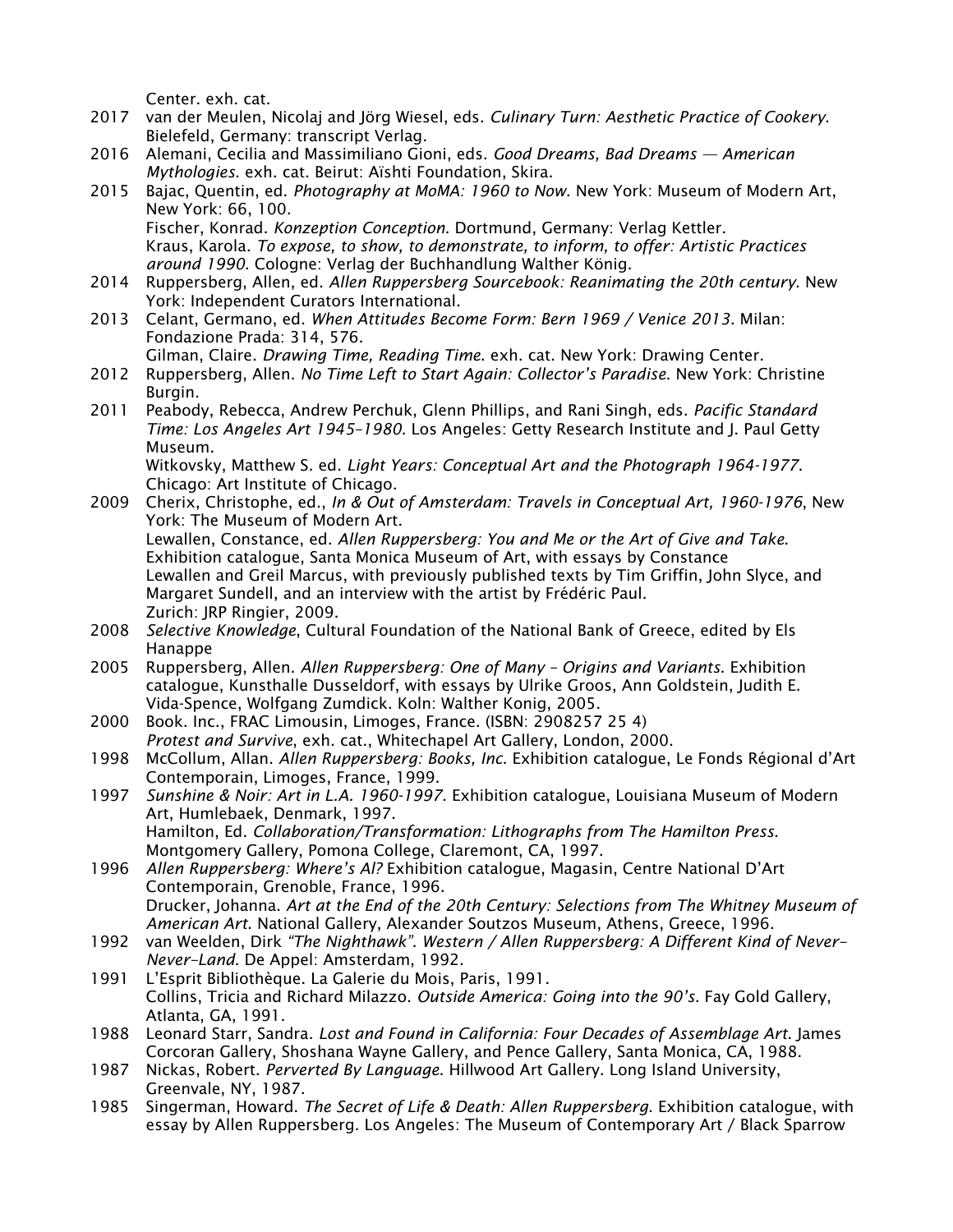Press, 1985.

Watten, Barrett. *Image/Word: The Art of Reading*. New Langton Arts, San Francisco, CA, 1985.

- 1981 Rifkin, Ned. *Stay Tuned*. The New Museum of Contemporary Art, New York, NY, 1981. Shift: L.A./N.Y., Newport Harbor Art Museum, Newport Beach, CA and Neuberger Museum, State University of New York, Purchase, NY, 1981.
	- Zimmer, William. *Collage: New Applications*. Lehman College Art Gallery, New York, NY, 1981.
- 1979 Speyer, A. James and Anne Rorimer. 73rd American Exhibition, The Art Institute of Chicago, Chicago, IL, 1979.
- 1977 *American Narrative Story Art*. Contemporary Arts Museum, Houston, TX, 1977. Shearer, Linda. Nine Artists: Theodoron Awards. Solomon R. Guggenheim Museum, New York, NY, 1977.
- 1973 *Allen Ruppersberg*, Exhibition catalog no. 548, unpaginated, with reproductions of *Fairy Godmother* and *Between the Scenes*. Amsterdam: Stedelijk Museum, 1973. Lippard, Lucy. *Six Years: The Dematerialization of the Art Object, 1966-1972*. New York: Praeger, 1973.
- 1972 *Documenta V*. Exhibition catalogue, Museum Friedericaianum, Kassel, Germany, 1972. Kolbert, Frank. 12 Statements: Beyond the 60's. The Detroit Institute of Arts, Detroit, MI, 1972.

Winer, Helene. *Allen Ruppersberg*. Claremont: Pomona College Art Gallery, Montgomery Art Center, 1972.

- 1970 *Art in the Mind*. Allen Memorial Art Museum, Oberlin College, Oberlin, OH, 1970.
- 1969 *955,000*. Vancouver Art Gallery, Vancouver, Canada, 1969.
- 1968 Ruppersberg, Allen. *23 Pieces*.

## BIBLIOGRAPHY

- 2019 Stromberg, Matt. "Allen Ruppersberg, a Conceptual Artist in Love with the Physcial World." Hyperallergic, March 27, 2019. Knight, Cristopher. "Review: The Allen Ruppersberg show at the Hammer Museum is a don'tmiss tour de force." The Los Angeles Times. February 28, 2019. Griffin, Jonathan. "Hammer Museum dishes up a feast for Allen Ruppersberg's first major US show in 30 years." The Art Newspaper. February 16, 2019.
- 2018 Holte, Michael Ned. "Allen Ruppersberg: Intellectual Property 1968-2018." Artforum. January, 2018: 77.
- 2017 Ollman, Leah. "Wit and wordplay abound in the comic collages of Allen Ruppersberg." Los Angeles Times. March 21, 2017: Web.
	- Sanders, Jay. "Jay Sanders on Allen Ruppersberg." Art in America. August, 2017.
- 2016 Alemani, Cecilia. Interview with Dan Piepenbring. "Beautiful Mayhem." Frieze Week New York. April, 2016: 59-63.
- 2014 "Allen Ruppersberg." The New Yorker. December, 2014: 22 & 29. "Allen Ruppersberg." Art in America November 29, 2014: Web. Cernuschi, Stefano. "Books." Mousse, Issue 41, Oct/Nov, 2014: 222. Griffin, Jonathan. "Los Angeles, 1970s style." The Art Newspaper. May 8, 2014: 7. Herbert, Martin. "Previewed: Allen Ruppersberg." ArtReview. May, 2014: 28. Johnson, Ken. "Words That Do More Than Signify." The New York Times July 4, 2014: C19. Kennedy, Randy. "A Hotel With Spirit From 1971." The New York Times May 10, 2014: Web. Kennedy, Randy. "Grand Hotel Reopens, But Only for 4 Nights." May 9, 2014: C23. Mackler, Lauren. "Allen Ruppersberg's Sourcebook: Reanimating the 20th Century." Bomb. Fall, 2014: 24. Pogrebin, Robin. "Influences and Exhibitions." The New York Times November 29, 2014: AR4. "Previewed: Allen Ruppersberg, Wiels, Brusels." ArtReview May, 2014: 28. Schad, Ed. "Allen Ruppersberg: Drawings and Writings: 1972-1989." ArtReview. Summer, 2014: Web. Swanson, Carl. "The Strangeness of After-Hours at the Frieze Art Fair." New York Magazine. May 12, 2014: Web.
	- Tumlir, Jan. "Allen Rupperberg: Marc Selywn Fine Art." Artforum. September, 2014: 383.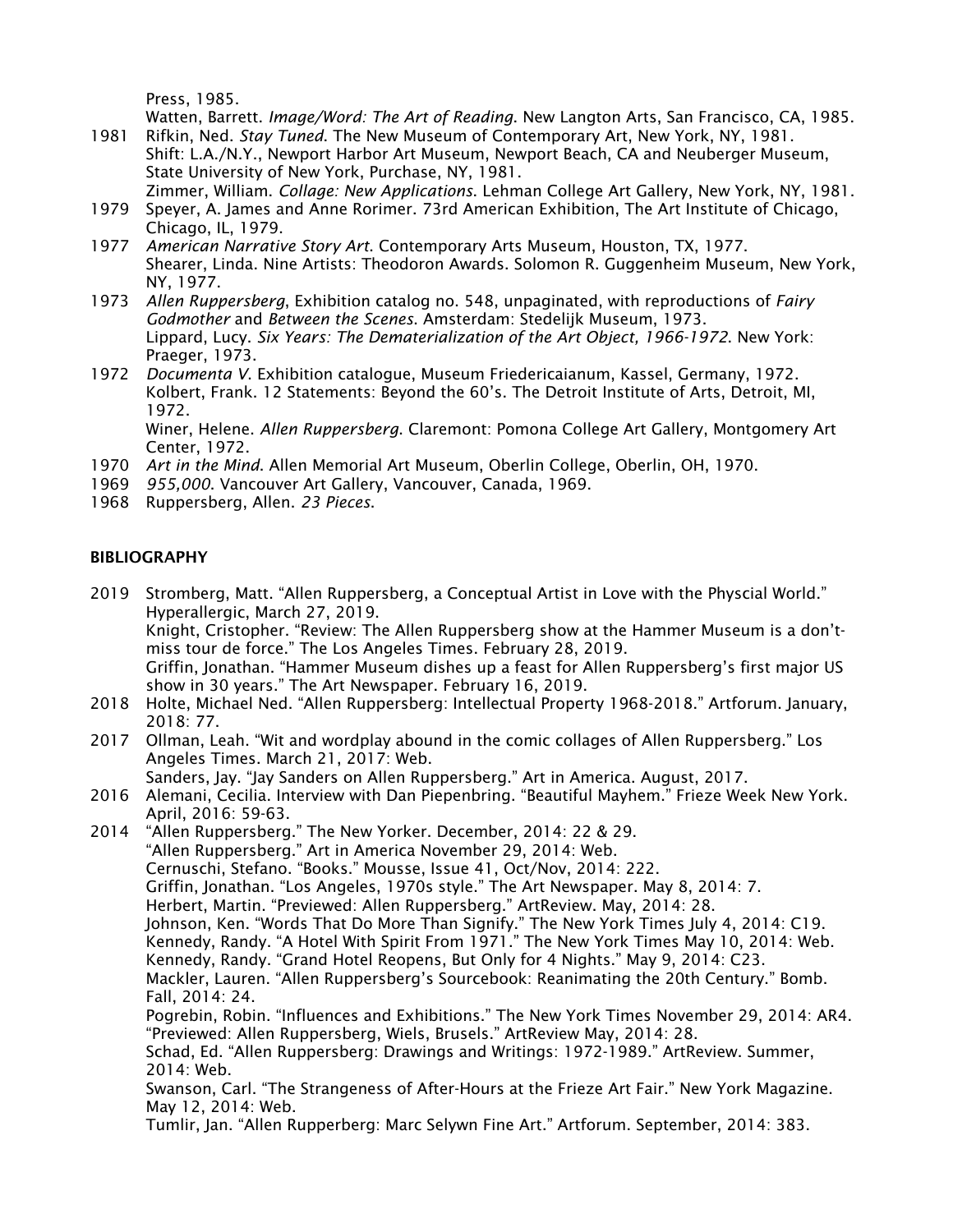2013 Boucher, Brian. "Allen Ruppersberg Shows New York the Way." Art in America. February 12, 2013: Web. Cotter, Holland. "West Coast Art (Not Laid-Back)." The New York Times. July 12, 2013: C21, C24. Dumbadze, Alexander. "Bas Jan Ader: Death Is Elsewhere." Chicago: The University of Chicago Press. Macmillan, Kyle. "Allen Ruppersberg." Art in America. January 6, 2013: Web. Pollack, Maika. "'State of Mind: New California Art Circa 1970' at the Bronx Museum of the Arts." GalleristNY. July 16, 2013: Web. Ruppersberg, Allen. Interview with Brian Boucher. "Allen Ruppersberg Shows New York the Way." Art in America. February 13, 2013: Web. Scott, Andrea. "Critic's Notebook: Vital Signs." The New Yorker. February 11 & 18, 2013: 18. Smith, Roberta. "Made in Space." New York Times. August 2, 2013: C25. Vogel, Carol. "'You' on a Billboard." The New York Times. January 18, 2013: C29. 2012 Lehrer-Graiwer, Sarah. "It Happened at PomonaL Art at the Edge of Los Angeles 1969-1973." Artforum. January, 2012: 227. Woodward, Richard B. "Snapshot of a Movement." The Wall Street Journal. January 17, 2012: Web. Worley, Sam. "Allen Ruppersberg's back pages." Chicago Reader. October 2, 2012: Web. 2011 Bernadini, Andrew. "There's hope that this is ore than some scraps of paper and a jumble of printed words: the art and ephemera of Allen Ruppersberg," Mousse, 29: pp 173-179. 2010 Court, David. "And Other Essays." CMagazine, Issue 105. Spring, 2010: 38-39. Sanchez, Michael. "What Can I Do But Enumerate Old Themes?: On Allen Ruppersberg at Greene Naftali Gallery, New York," Texte zur Kunst, June, 2010: 147-149. Taft, Catherine. "Allen Ruppersberg: Santa Monica Museum of Art," Artforum. March, 2010: 242-243. Viegener, Matias. "Allen Ruppersberg: You and Me or The Art of Give and Take." X-Tra, Contemporary Art Quarterly, Vol. 12, No. 3: 59-63. 2009 Higgs, Matthew, "Best of 2009," Artforum, December, 2009: 176-177. Kuzma, Marta, "Best of 2009: Books," Artforum, December, 2009: 78. Ellegood, Anne, "Best of 2009, Top Ten," Artforum, December, 2009: 204-205. Ruppersberg, Allen and Cheryl Donegan, interview in Bomb Magazine, No. 109, Fall, 2009: pp.80-87. Knight, Christopher, "Culture Monster: Art review: 'Allen Ruppersberg: You and Me or the Art of Give and Take' at SMMoA," Los Angeles Times, September 16, 2009. Kotz, Liz, "Preview: Allen Ruppersberg, Santa Monica Museum of Art," Artforum, September, 2009: p. 135. Rosenberg, Karen, "Amsterdam as Hub for Globetrotting Conceptualists," The New York Times, July 21, 2009. Scott, Andrea K., "Critic's Notebook: Gift Economy," The New Yorker, May 18, 2009. Tallman, Susan. "Searchin' Every Which A-Way." Art in America. October, 2009: 139-145. 2007 Griffin, Tim. "Allen Ruppersberg Curates," Artforum, March 2007, pp.286-97, illus. 2006 Stanhope, Zara. "An Affair to Remember," Photofile, Spring 2006, Issue 78, pp.51-53, illus. 2005 Stern, Steven. "Note to Self." Frieze. Iss. 92, June-August. 2004 Myers, Holly. "Erudite panorama rewards all who see it." Exhibition review.Los Angeles Times, 26 March 2004, Sec. E, p.32. 2002 Morgan, Susan & Stark, Frances. "Allen Ruppersberg", Afterall, Issue 06; Cover illus., p.52-69 2001 Zellen, Jody. "Reviews: Los Angeles." Art Papers 25, July/August 2001, p.54. Knight, Christopher. "A Lively Conversation in Allen Ruppersberg's Ongoing 'Novel.'" Los Angeles Times, 23 March 2001, Sec. F, p.24. Drohojowska-Philp, Hunter. "His Never-Ending Story." Los Angeles Times Calendar, 11 March 6, 20142001, p.4, 74. 2000 Lin, Tan. "Allen Ruppersberg," Purple, Summer 2000, p.304-5. Schwabsky, Barry. "Allen Ruppersberg: Honey, I Rearranged the Collection". Christine Burgin Gallery, New York. Exhibition review, Art On Paper 5, May-June 2000, p.76. Slyce, John. "Allen Ruppersberg: Nothing Ever Happens." Artext 69, May-June 2000, p.56-61.

Colpitt, Frances. "Allen Ruppersberg at ArtPace." Art in America 3, March 2001, p.140, illus.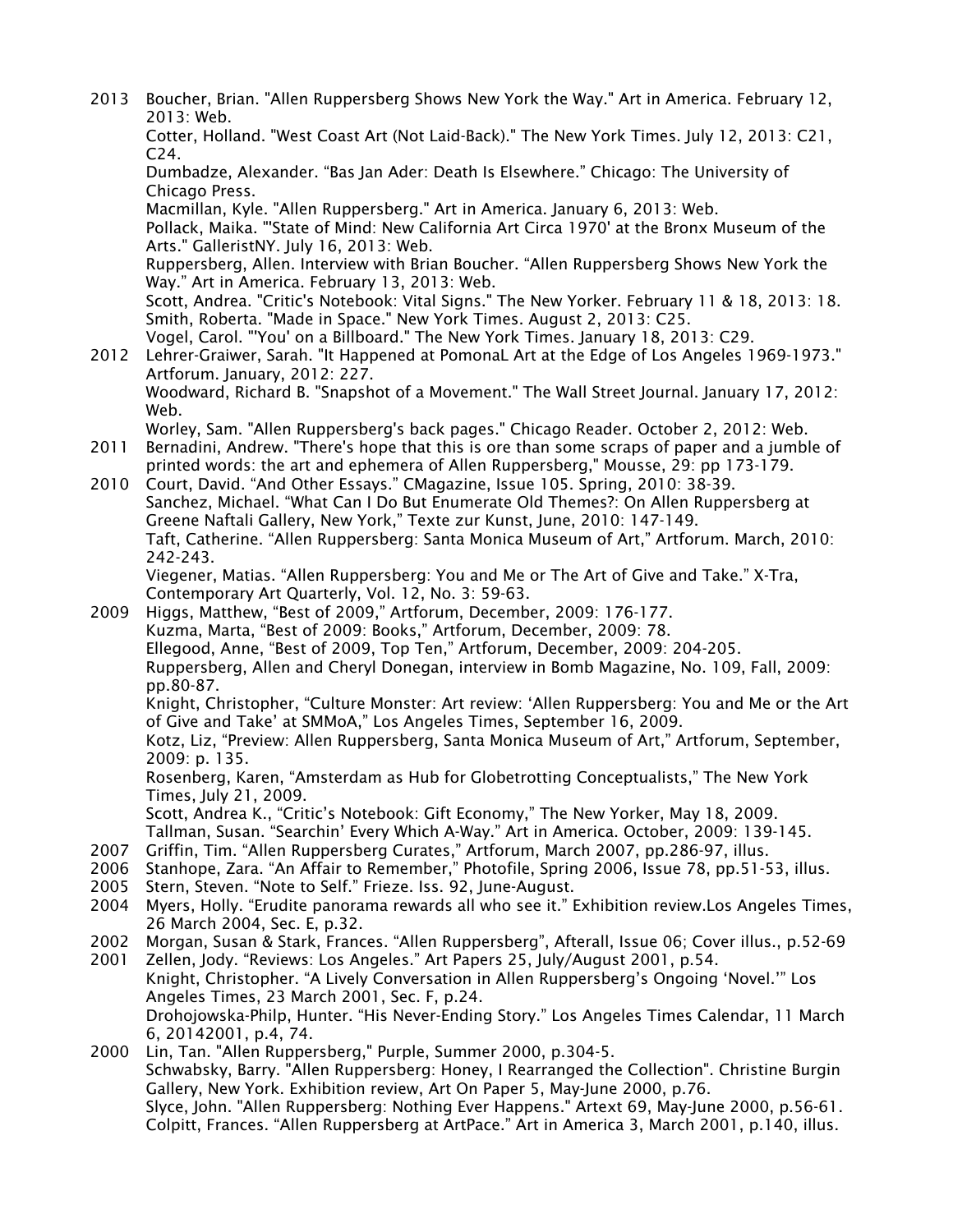Cotter, Holland. "Surging into Chelsea." The New York Times, 21 January 2000, Sec. B, p.35- 39.

Rothbart, Daniel. "Wallace Berman at Nicole Klagsbrun from Beat to Fluxus and Beyond." NYArts 5, January 2000, p.69.

1999 Arnaudet, Didier. "Review: Allen Ruppersberg," Art Press, December. "Petits livres descendant l'escalier", Art Actuel, November/December. Troncy, Eric." Ruppersberg: un artiste à la page", Beaux-Arts, November. "Allen Ruppersberg au FRAC-Limousin:une oeuvre plastico-littéraire", L'Echo du Centre, 14 October "Le regard et la lecture en éveil au FRAC", La Montagne–Limoges, 4 October. " Expos: FRAC: Allen Ruppersberg",La Lettre du Limousin, 4th Trimester, p.43. Rimanelli, David. "Wallace Berman/Kenneth Goldsmith/Allen Ruppersberg," The New Yorker, 12 April, p.12. 1998 Wahler, Marc-Olivier, "L'Hypothèse du tableau volé", October 1997 Ruppersberg, Allen. "Low to High." Cover illustration, Art: Das Kunstmagazin December 1997. "In Arcadia," Exhibition review, Art Monthly, September 1997, p.7-10. "Site-Specific Means Soon-to-be-Forgotten." Exhibition review, The New York Times, 24 August 1997, Sec. H, p.35. "Allen Ruppersberg/Le Magasin," Artforum, April 1997, 100-101. Feldman, Andrea. "A Singular Vision: Prints from Landfall Press." MoMA Magazine, Winter/Spring, p.8-9. "Erinnerungs-Spur führt auf die Skulp-Tour." Münssterisscher Anzeiger, Munster, 4 January 1997. Troncy, Eric. "Spotlight: Ruppersburg, De Cointet, Stoerchle, Jan Ader." Exhibition review, Flash Art, January - February 1997, p.93. 1996 Gerstler, Amy. "Allen Ruppersberg - Margo Leavin Gallery." Exhibition review, Artforum, Summer, p.113-114. Iannaccone, Carmine. "Allen Ruppersberg." Exhibition review, Art Issues, Summer 1996, p.40. "Ruppersberg Opens Volumes of Narrative Possibility." Exhibition review, Los Angeles Times, 11 April 1996, Sec. F, p. 3. "Zur Person." Grafschafter Nachrichten, 8 February 1996. Archer, Michael. "Reconsidering Conceptual Art." Art Monthly, February 1996, p.12-16. Schmerler, Sarah. "Larry Johnson + Allen Ruppersberg." Exhibition review, Time Out/New York, 7 February 1996, p.22. "Allen Ruppersberg/Larry Johnson." Exhibition review, The New Yorker, 19 February 1996, p.21-22. Joselit, David. "Object Lessons." Exhibition review, Art in America,February 1996. Kornblau, Gary. "1965-1975: Reconsidering the Object of Art." Exhibition review, Art Issues, January/February 1996, p.36-37. 1995 Bonetti, David. "Where Elite and Popular Cultures Meet." Exhibition review, San Francisco Examiner, 27 October 1995. "Where the Elite and Popular Meet." Exhibition review, The San Francisc Examiner, 22 October 1995. Byrne, Bridget. "The Not-So-Temporary Museum." Los Angeles Times, 16 October 1995, Sec. E, p.5. Riding, Alan. "Politics, This is Art. Art, this is Politics." Exhibition review, The New York Times, 10 August 1995, Sec. B, p.1-2. Pincus, Robert L. "Three Artists Put Banality Up Against a Lively Wall." The San Diego Union-Tribune, 22 April 1995. 1994 Fransois, Alain-Henri. Exhibition review, Voir, November 1994. Rubenstein, Raphael. Exhibition review, Art in America, November 1994. Teicholz, Tom. "Kunstler's Confessions, Princess Di's Jewish Lover. . ." Illustration, Forward, 17 June 1994. Tully, Judd. "Galeries de New York. . ." Beaux Arts June 1994. Levin, Kim. "Voice Choice." Exhibition review, The Village Voice, 3 May 1994. Cotter, Holland. Exhibition review, The New York Times, 22 April 1994. Muchnic, Suzanne. Exhibition review, Artnews, April 1994.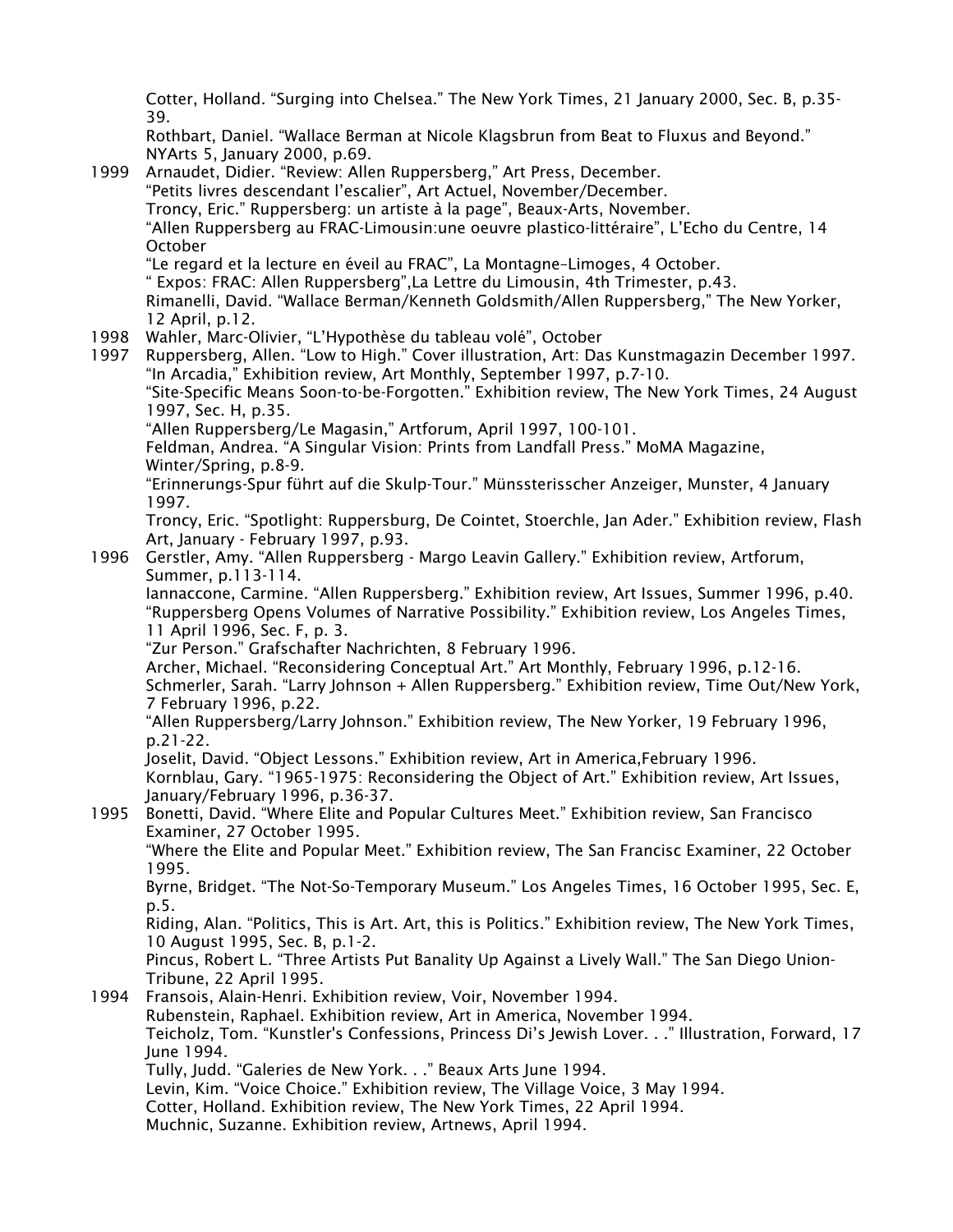1993 McKenna, Kristine. "Stuff Is His Middle Name." Los Angeles Times Calendar, 21 November 1993. McKenna, Kristine. "L.A. dolce vita.", 1993 Levine, Daniel. "Allen Ruppersberg." Journal of Contemporary Art, Fall 1993. Heezen, Henriette. "Literaire reincarnatie." Exhibition review, Metropolis M, August 1993. Levin, Kim. "Voice Choice." Exhibition review, Village Voice, 20 April 1993. Saltz, Jerry. "Let Us Now Praise Artist's Artists." Art & Auction, April 1993. Perkins, P.G. "The Elusive Object." Exhibition brochure, Whitney Museum of Art, New York, February - April 1993. Hettig, Frank-Alexander. Exhibition review, Forum International, January – February 1993. Gruninger-Perkins, Pamela. "The Elusive Object." Exhibition catalogue, Whitney Museum of American Art, New York, 1993. 1992 van Weelden, Dirk. "Allen Ruppersberg - A Different Kind of Never-Never-Land." Exhibition catalogue, De Appel Foundation, Amsterdam, 1992. Knight, Christopher. "Focusing on Photography." Exhibition review, Los Angeles Times, 12 November 1992. Levine, Daniel. "Allen Ruppersberg." Interview, Journal of Contemporary Art, Fall 1992. Jones, Mary. "Allen Ruppersberg's Personal Art." Exhibition review, Coagula, May 1992. Bass, Ruth. " Allen Rupperberg at Christine Burgin." Exhibition review, Artnews, April 1992. Exhibition review, Arts Magazine, March 1992. Schjeldahl, Peter. "Classic Cute." Exhibition review, Village Voice, 18 February 1992. Ruyters, Domeniek. "De Zaak Ruppersberg." Metropolis M, February 1992. 1991 Zahm, Olivier. "Allen Ruppersberg - Galerie Gabrielle Maubre." Exhibition review, Artforum, December 1991, p.112. Lauf, Cornelia. "Neon Nights." Exhibition review, Artscribe, November – December 1991, p.84. Cameron, Dan. "The Accidental Spectator," Exhibition review, Parkett 30. Brayer, Marie Ange. "Allen Ruppersberg - Galerie Gabrielle Maubrie, Paris." Exhibition review, Forum International, November – December 1991. Troncy, Eric. "No Man's Time." Exhibition review, Flash Art, November 1991. van der Ploeg, Kees. Exhibition review, Artefactum, October 1991. Hugo, Joan. "Los Angeles 1970–75." Exhibition review, Art Issues, Summer 1991, 25. Rugoff, Ralph. "Hocus Focus; Behind the Contemporary Lens." Exhibition review, L.A. Weekly, 10 May 1991. Mahoney, Robert. "Los Angeles 1970-75." Exhibition review, Arts Magazine, May 1991, 99. Schjeldahl, Peter. "Cutting Hedge." The Village Voice, 30 April 1991. Curtis, Cathy. Exhibition review, Los Angeles Times, 19 April 1991. Cameron, Dan. "The Immaterialists." Art & Auction, April 1991. Ruppersberg, Allen. Table of contents illustration, The Paris Exhibition Review 118, Spring 1991, p.14. Jones, Alan. "Books in Artist's Lives." Arts, February 1991. Wilson, William. "Famous Figures Relax with Cut, Paste." Exhibition review, Los Angeles Times, 25 January 1991. Heartney, Eleanor. Exhibition review, Sculpture Magazine, January/February 1991. 1990 Alexander, Vikky. "Allen Ruppersberg - John Weber/Christine Burgin." Exhibition review, Artscribe, Summer 1990, p.79-80. Miller, John. "Allen Ruppersberg - Christine Burgin Gallery."Exhibition review, Artforum, May 1990, 190. Myers, Terry. "Allen Ruppersberg - Christine Burgin Gallery." Exhibition review, Lapiz, May 1990. Exhibition review, Art Magazine, May 1990. Faust, Gretchen. "New York in Review." Exhibition review, Arts Magazine, May 1990, p.114. Jones, Alan. "Where's Al. Allen Ruppersberg rewrites the rules of hide-and-seek." Arts, March 1990, p.25-26. Levin, Kim. "Choices." The Village Voice, 28 February – 6 March 1990. 1989 Fehlau, Fred. Exhibition review, Artscribe, January – February 1989. Fehlau, Fred. "Allen Ruppersberg - James Corcoran, Santa Monica."Exhibition review, Flash Art, January – February 1989, p.127.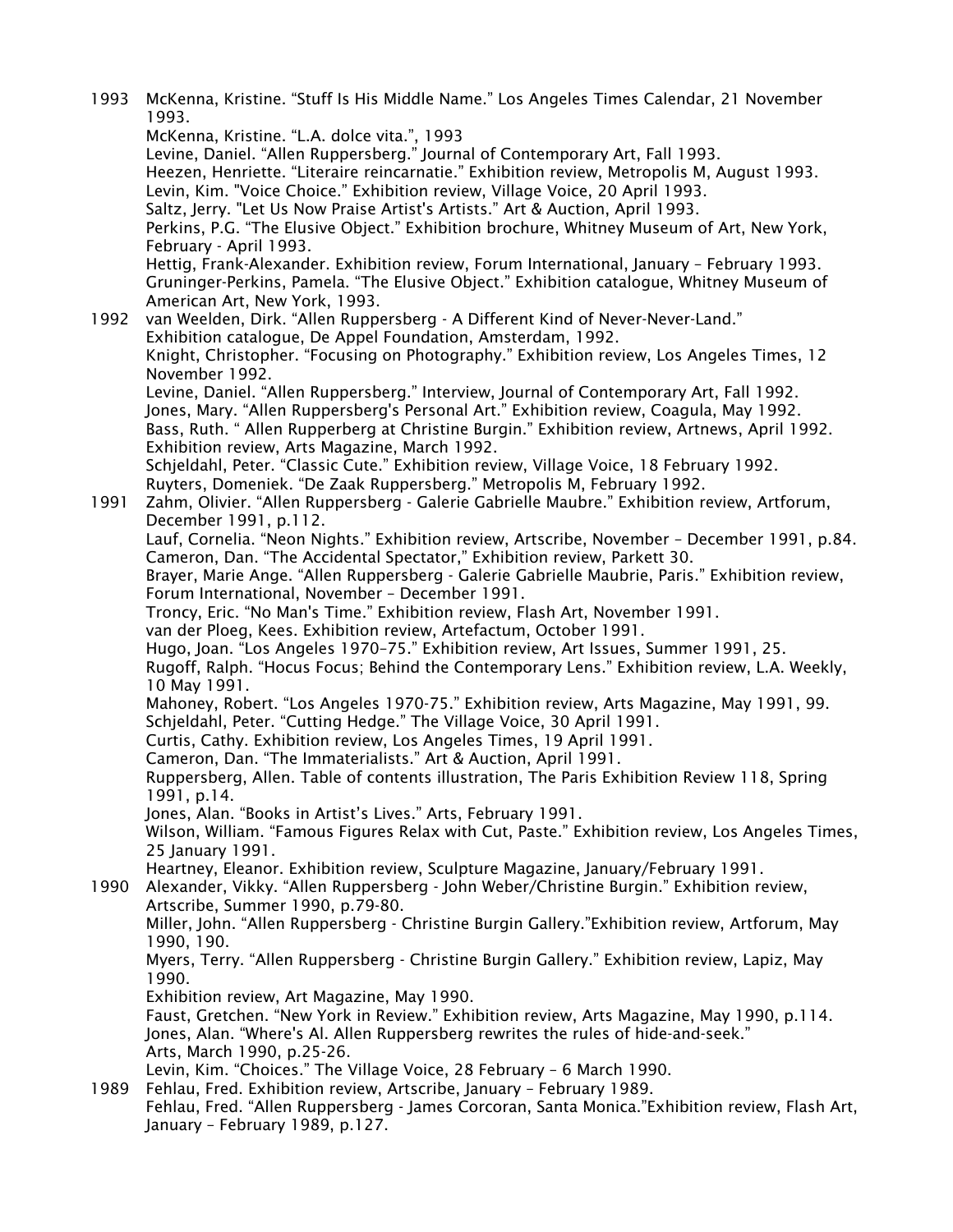1988 Gardner, Colin. "An investigation of cultural codings." Los Angeles Herald Examiner, 14 October 1988, 37. Yau, John. "An artist who doesn't tell you something you already know," Cover, June 1988, p.9. Exhibition review, Artscribe, Summer 1988. McCormick, Carlo. "Allen Ruppersberg - Christine Burgin." Exhibition review, Artforum, April 1988, p.142-143. Johnson, Ken. "Allen Ruppersberg - Christine Burgin Gallery."Exhibition review, Art in America, April 1988. Kimmelman, Michael. "Allen Ruppersberg." Exhibition review, New York Times, 2 February 1988. 1987 Greenberg, Blue. "Contrast in Art Shows Raises Value Question." Exhibition review, Durham Morning Herald, 13 March 1987. Walter, John. "Ackland Exhibit." Exhibition review, Raleigh News and Observer, January 1987. 1986 Zimmer, William. "Art." The New York Times, 11 May 1986. Gardner, Colin. "Not with a bang, but a whisper." Eye International, Spring 1986. 1985 Morgan, Susan. "Allen Ruppersberg: The Secret of Life and Deathat The New Museum. "Exhibition review, Artscribe, December 1985 – January 1986. Plagens, Peter. "Ruppersberg's Encyclopedia." Art in America, December 1985, p.85-92. Drohojowska, Hunter. Exhibition review, The National – Los Angeles, 1985. Russell, John. Exhibition review, The New York Times, 25 October 1985. Levin, Kim. "Artwalk." The Village Voice, 25 October 1985. Levin, Kim. "Artwalk: Allen Ruppersberg at the New Museum of Contemporary Art." Exhibition review, Village Voice, 22 October 1985. Baker, Kenneth. "Artists Confront Corrupt Culture." San Francisco Chronicle, 11 October 1985. Powers, Bob. "Entertainment." The Daily Reporter, September 1985. Wilson, William. "The Art Galleries." Los Angeles Times, 7 June 1985. Menzies, Neal. "The Humanity of the Ringmaster." Art Week 21. "Allen Ruppersberg: Escape Artist." L.A. Weekly, 22 March 1985. "Works by Lere and Ruppersberg at M.O.C.A." Los Angeles Times, 12 March 1985. "Art View." The New York Times, 10 March 1985. "Three M.O.C.A. Exhibits Deliver the Goods," L.A. Reader, 1 March 1985. 1984 "M.O.C.A.'s Main Gallery Devoted to a Notable Conceptual Artist." Los Angeles Herald Examiner, 24 February 1985. 1983 Singerman, Howard. Exhibition review, Artforum, May 1983. Knight, Christopher. "Paintings Inspired by Murder and Mayhem." Exhibition review, Los Angeles Herald Examiner, 23 January 1983. 1980 Stimson, Paul. Exhibition review, Art in America, September – October 1980. Russell, John. "Allen Ruppersberg, Marian Goodman Gallery." Exhibition review, The New York Times, 22 February 1980. 1979 Rosenthal, Adrienne. "Fiction versus Reality." Exhibition review, Artweek, 10 March 1979. 1977 Russell, John. "Gallery View (Intimations of Catastrophe)." The New York Times, 20 March 6, 20141977. Andreae, Christopher. "Can you solve the mystery of this drawing?"The Christian Science Monitor, 25 October 1977. Levin, Kim. "Los Angeles Artists." Arts Magazine, January 1977. 1976 Levin, Kim. "Video Art in the Television Landscape." LAICA Journal XXI,January-February 1976. Moser, Charlotte. "Houston, Surrealism and Voyeurism." Artnews, December 1976. Levin, Kim. "Narrative Landscape on the Continental Shelf." Arts Magazine, October 1976. Lewallen, Constance and Lucille Naimer "Visual and Lingual Structures." Artweek, 27 March 6, 20141976. Perlmutter, Elizabeth. "Los Angeles Abstract and So Forth." Artnews,March 1976. 1975 Plagens, Peter. "Wilde About Harry." Artforum, April 1976, p. 69-70. 1974 Wortz, Melinda T. "Ruppersberg's Feats." Artweek 17. 1973 Carluccio, Luiggi. "Fotografia." Panorama, 4 October 1973. Winer, Helen. "Scenarios / Documents / Images II." Art in America, May – June 1973, p. 69-71. 1972 Davis, Douglas. "The Magic of Raw Life: New Photography." Newsweek, 1972. 1971 Winer, Helen. "How Los Angeles Looks Today." Studio International, October 1971.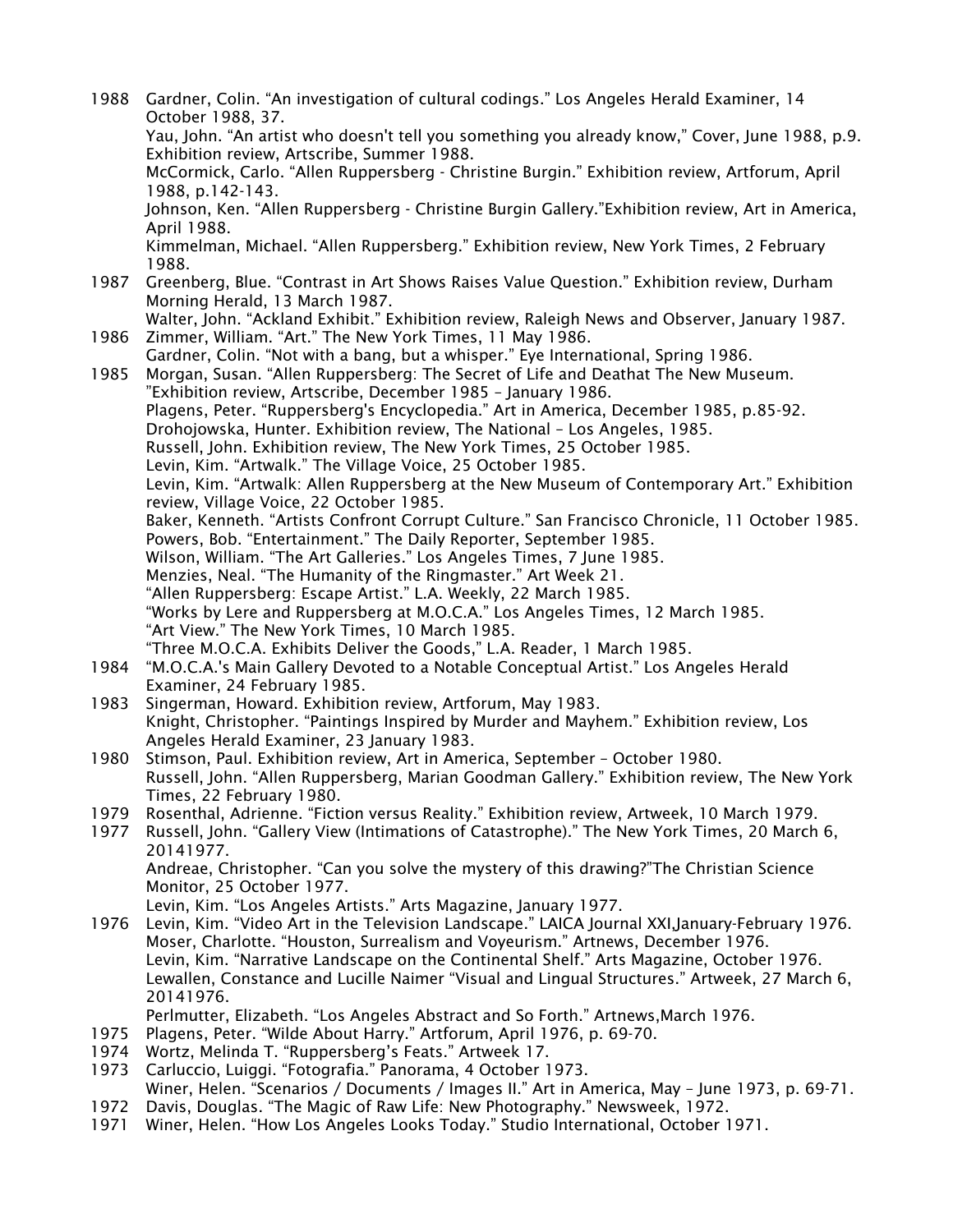Wilson, William. "Al's Grand Hotel." Los Angeles Times, 30 May 1971.

1970 Terbell, Melinda. "Reports and Reviews: California, Los Angeles." Arts Magazine, December – January 1971.

Plagens, Peter. "Los Angeles: Allen Ruppersberg, Pasadena Art Museum." Artforum, December 1970, p. 86-87.

"Three Artists in Museum Spotlight." Los Angeles Times, 5 October 1970.

Sharp, Willoughby. "Outsiders: Baldessari, Jackson, O'Shea, Ruppersberg."Arts, Summer 1970. 1969 Plagens, Peter. "557,087." Exhibition review, Artforum, November 1969.

Garver, Thomas. "Los Angeles." Exhibition review, Artforum, Summer 1969.

## AWARDS

- 2004-05 Best Exhibition of Art Using the Internet, The New Five-Foot Shelf (Web Project) with Dia Center Artists; Web Projects
- 1997 Guggenheim Fellowship Laurenz-Hans Foundation, Basel
- 1987 Awards in the Visual Arts, South Eastern Center for Contemporary Arts, Winston–Salem, NC.
- 1982 National Endowment for the Arts
- 1977 Solomon R. Guggenheim Museum, New York, NY, Theodoran Award
- 1976 National Endowment for the Arts
- 1975 Change, Inc

### SELECTED PUBLIC COLLECTIONS

Addison Gallery of American Art, Andover, MA Art Institute of Chicago, Chicago, IL Berkeley Art Museum, University of California, Berkeley, CA Center for Curatorial Studies, Bard College, Annandale-On-Hudson, NY Cleveland Art Museum, Cleveland, OH Collection of The University of Chicago Booth School of Business, Chicago Denver Art Museum, Denver, CO Foundation de Appel, Amsterdam Le Fonds Régional d'Art Contemporain Centre, Orleans, France Le Fonds Régional d'Art Contemporain Limosin, Limoges, France Le Fonds Régional d'Art Contemporain Nord Pas de Calais, Dunkerque, France Le Fonds Régional d'Art Contemporain Poitou-Charentes, Angoulê me, France Hammer Museum, Los Angeles, CA Grunwald Center for Graphic Arts, University of California, Los Angeles, CA Solomon R. Guggenheim Museum, New York, NY Lannan Foundation, Santa Fe, NM Los Angeles County Museum of Art, Los Angeles, CA Metropolitan Museum of Art, New York, NY Milwaukee Art Museum, Milwaukee, Wl Museum für Moderne Kunst, Frankfurt, Germany Museum of Contemporary Art, Chicago, IL Museum of Contemporary Art, La Jolla, CA The Museum of Contemporary Art, Los Angeles, CA The Museum of Modern Art, New York, NY Newport Harbor Art Museum, Newport Beach, CA Rheingold Foundation, Düsseldorf, Germany Stedelijk Museum, Amsterdam, The Netherlands Stichting Arnhemse Openbare en Gelderse Wetenschappelijke Bibliotheek, Arnhem, The Netherlands Tate Britain, London, UK The City of Utrecht, The Netherlands